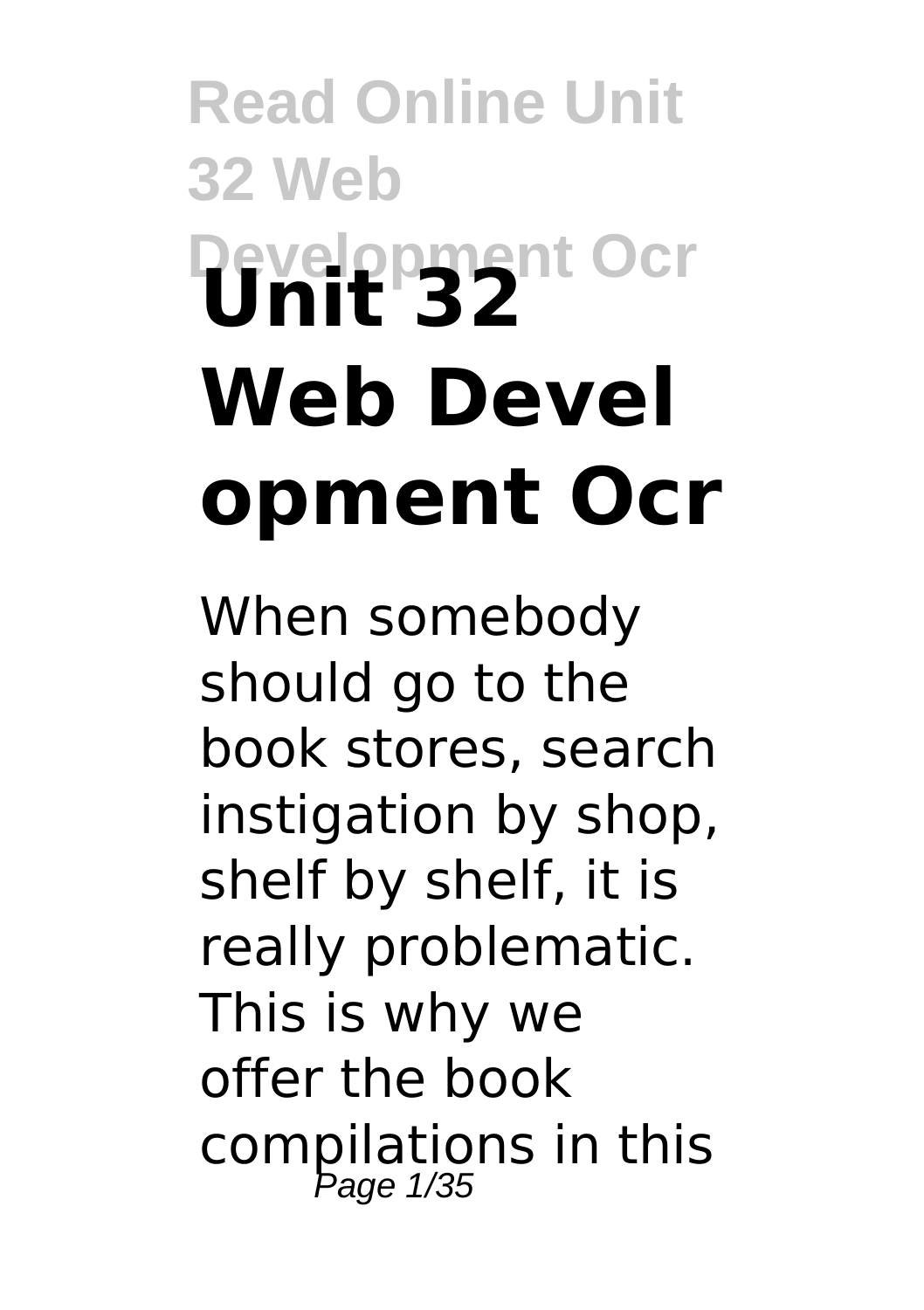**Read Online Unit 32 Web Development Ocr** categorically ease you to see guide **unit 32 web development ocr** as you such as.

By searching the title, publisher, or authors of guide you really want, you can discover them rapidly. In the house, workplace, Page 2/35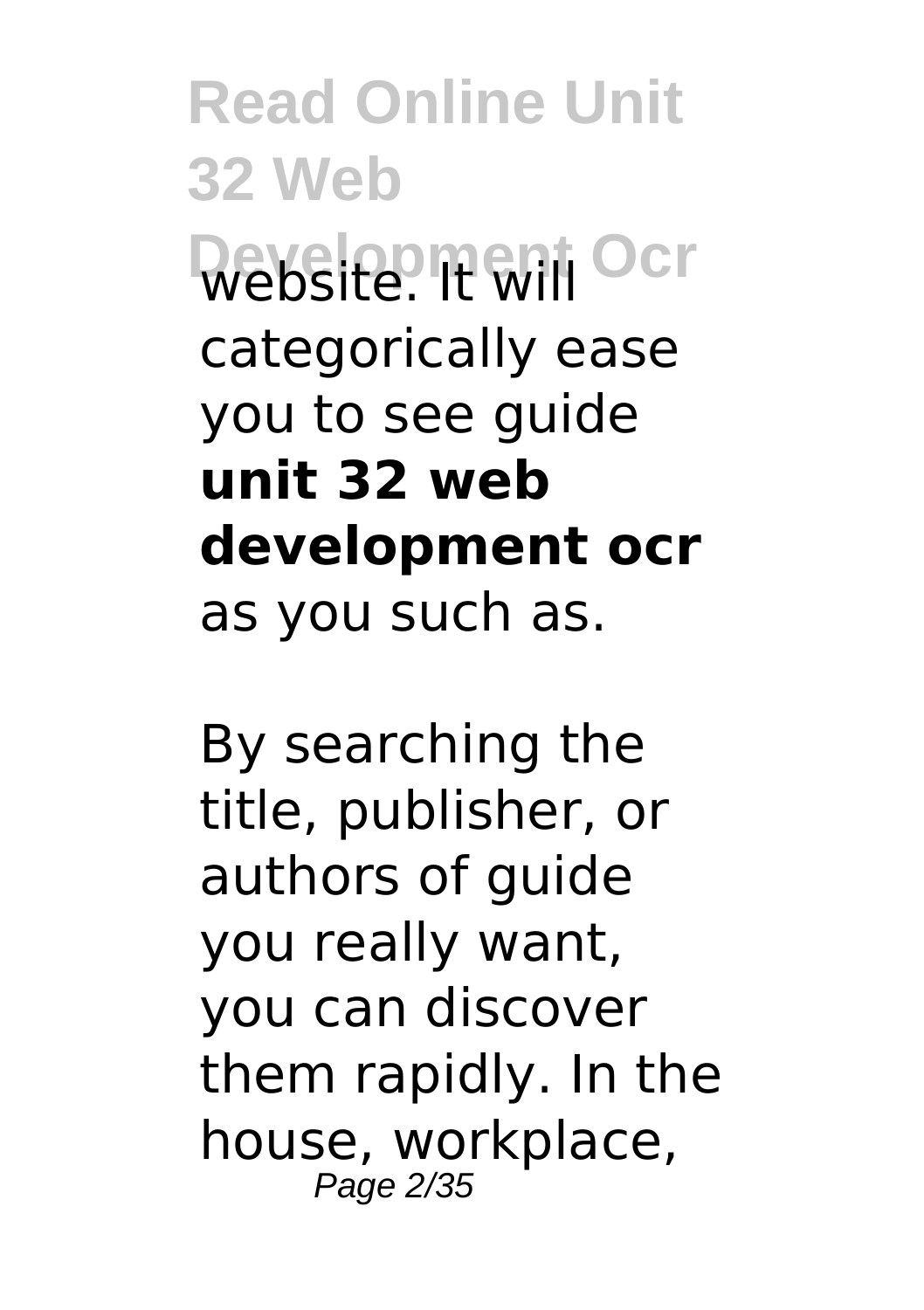**Read Online Unit 32 Web Deverhaps in your** method can be every best place within net connections. If you set sights on to download and install the unit 32 web development ocr, it is entirely simple then, back currently we extend the link to buy and create Page 3/35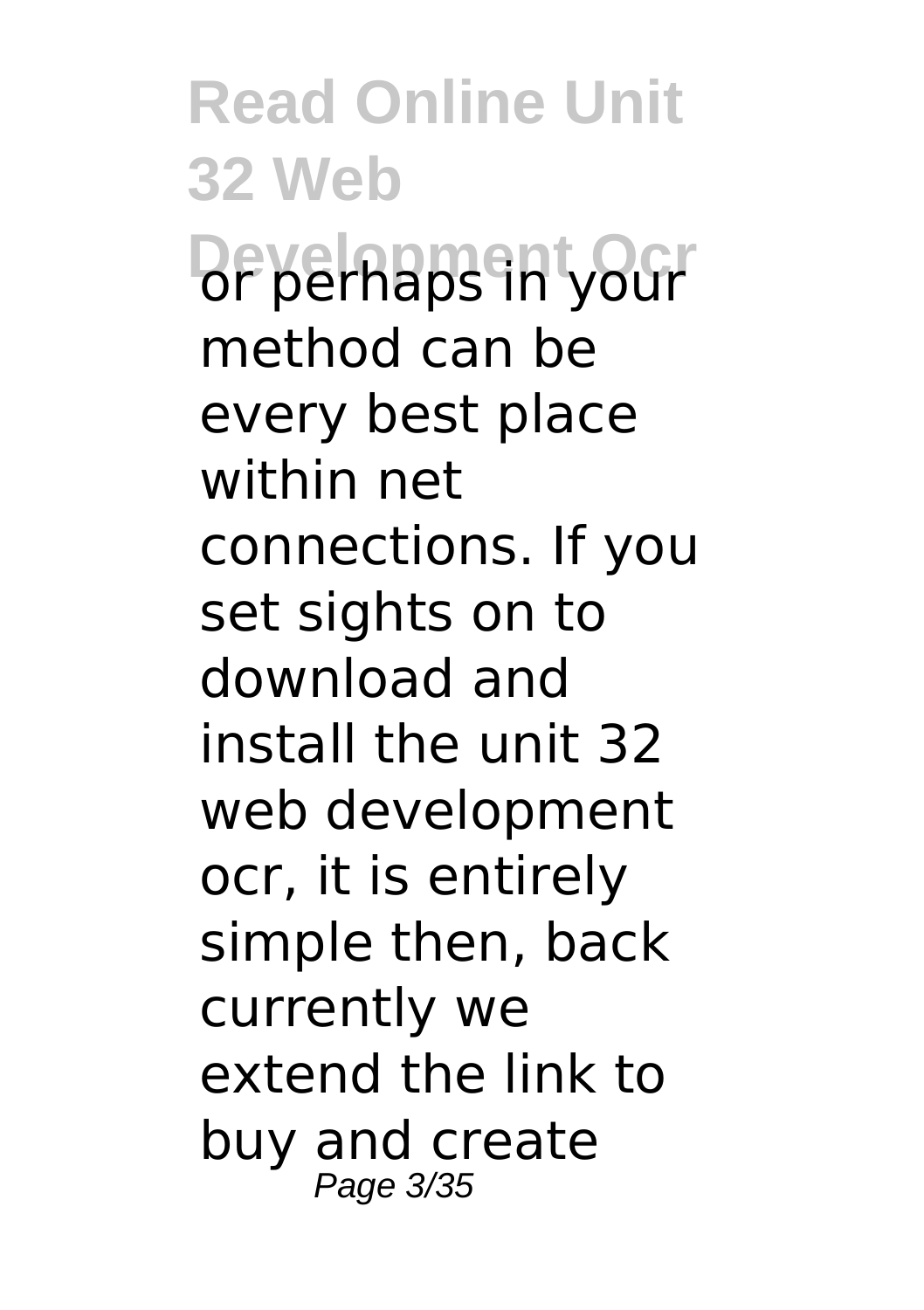**Read Online Unit 32 Web Development Ocr** download and install unit 32 web development ocr as a result simple!

You can search category or keyword to quickly sift through the free Kindle books that are available. Finds a free Kindle Page 4/35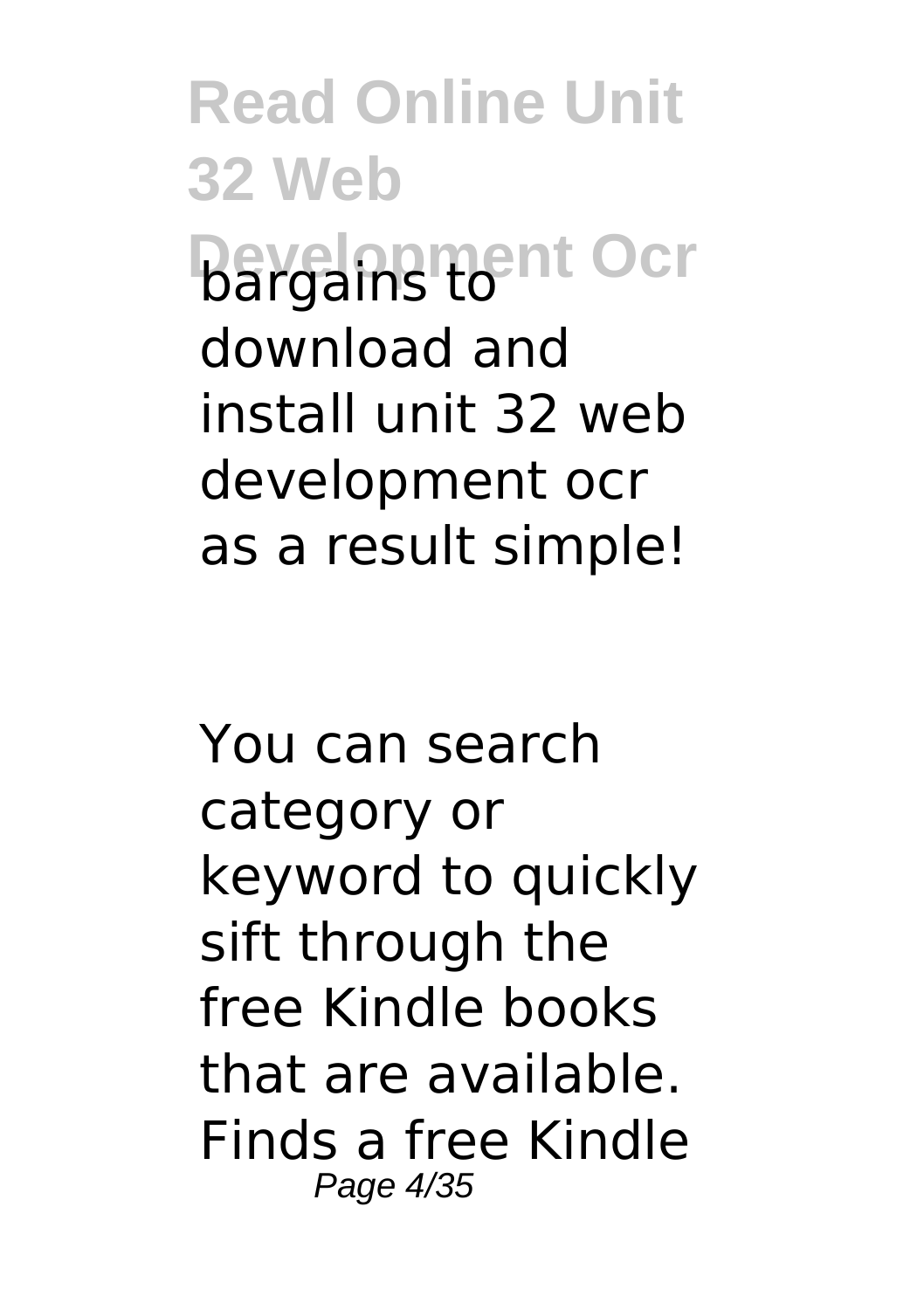**Read Online Unit 32 Web Book you'rent Ocr** interested in through categories like horror, fiction, cookbooks, young adult, and several others.

# **Unit 32 Web development - OCR** Level 3 - Unit 26 - Principles of ICT Page 5/35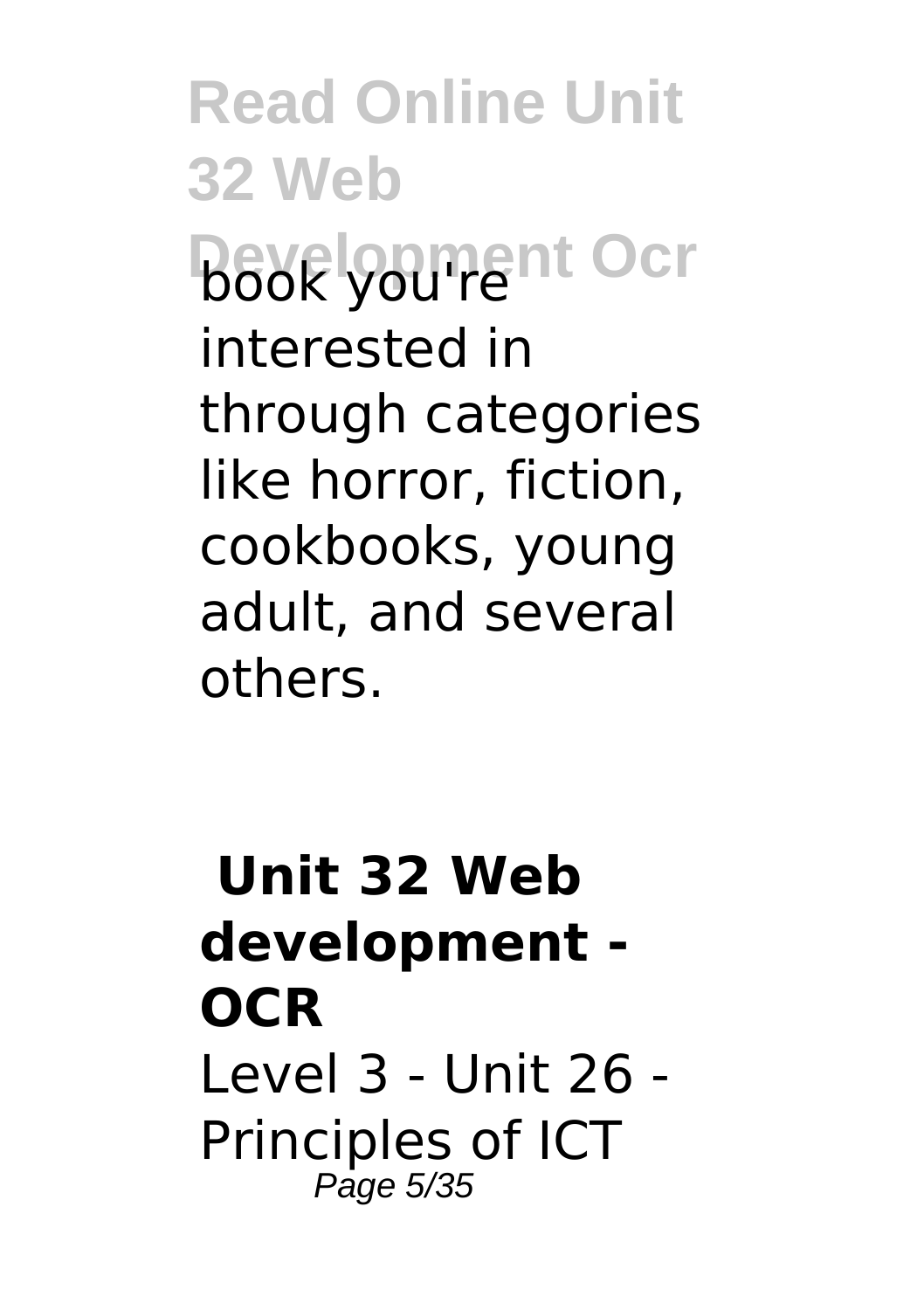**Read Online Unit 32 Web Development Ocr** security (PDF, 96KB) Level 3 - Unit 28 - Software testing (PDF, 87KB) Level 3 - Unit 30 - Advanced data representation and manipulation for IT (PDF, 83KB) Level 3 - Unit 32 - Web development (PDF, 107KB) Level 3 - Unit 33 - Software Page 6/35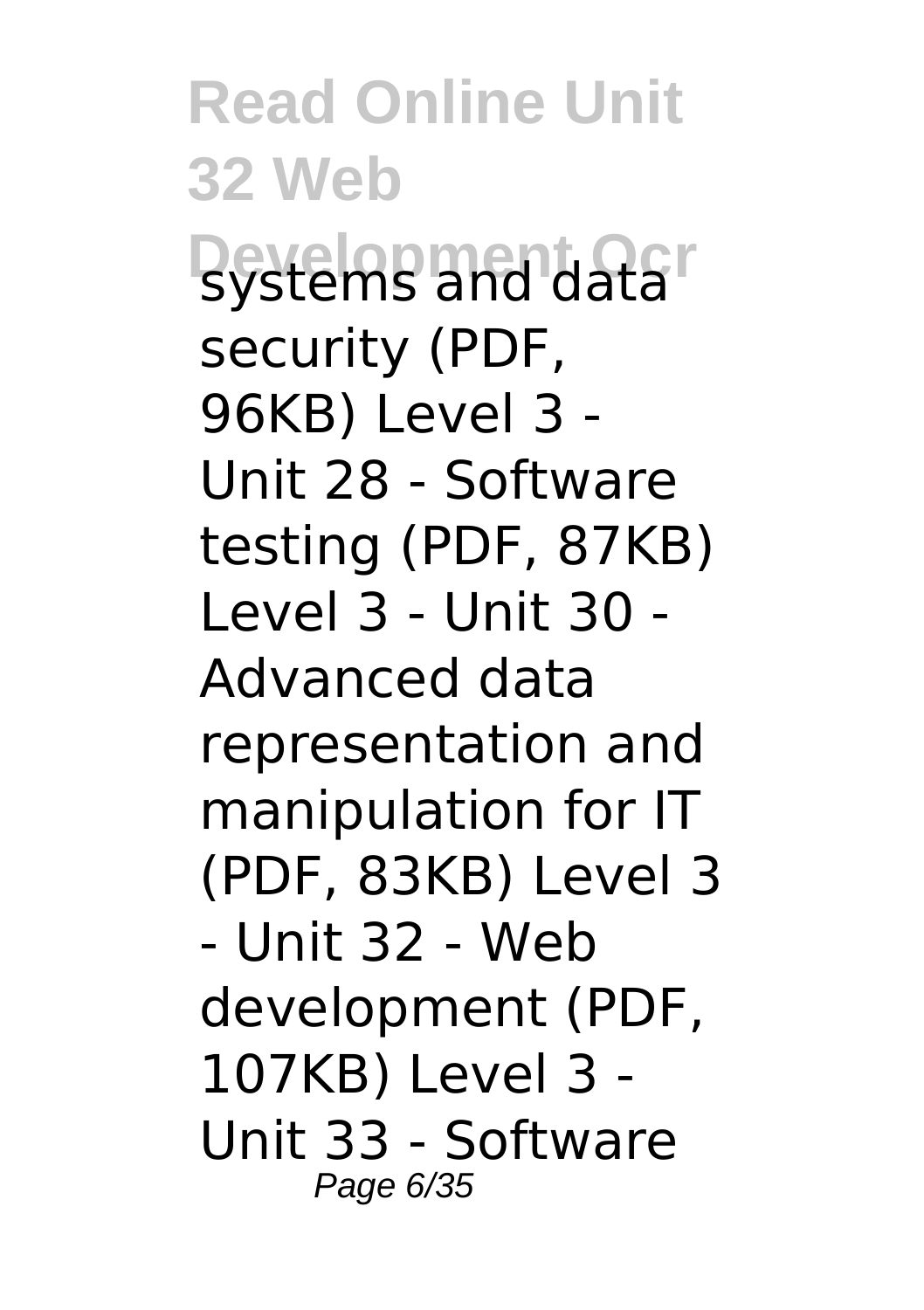**Read Online Unit 32 Web Development Ocr** fundamentals (PDF, 95KB)

**Cambridge Technicals January 2020 Final examination ... - OCR** An OCR Module is a unit containing OCR software along with other Page 7/35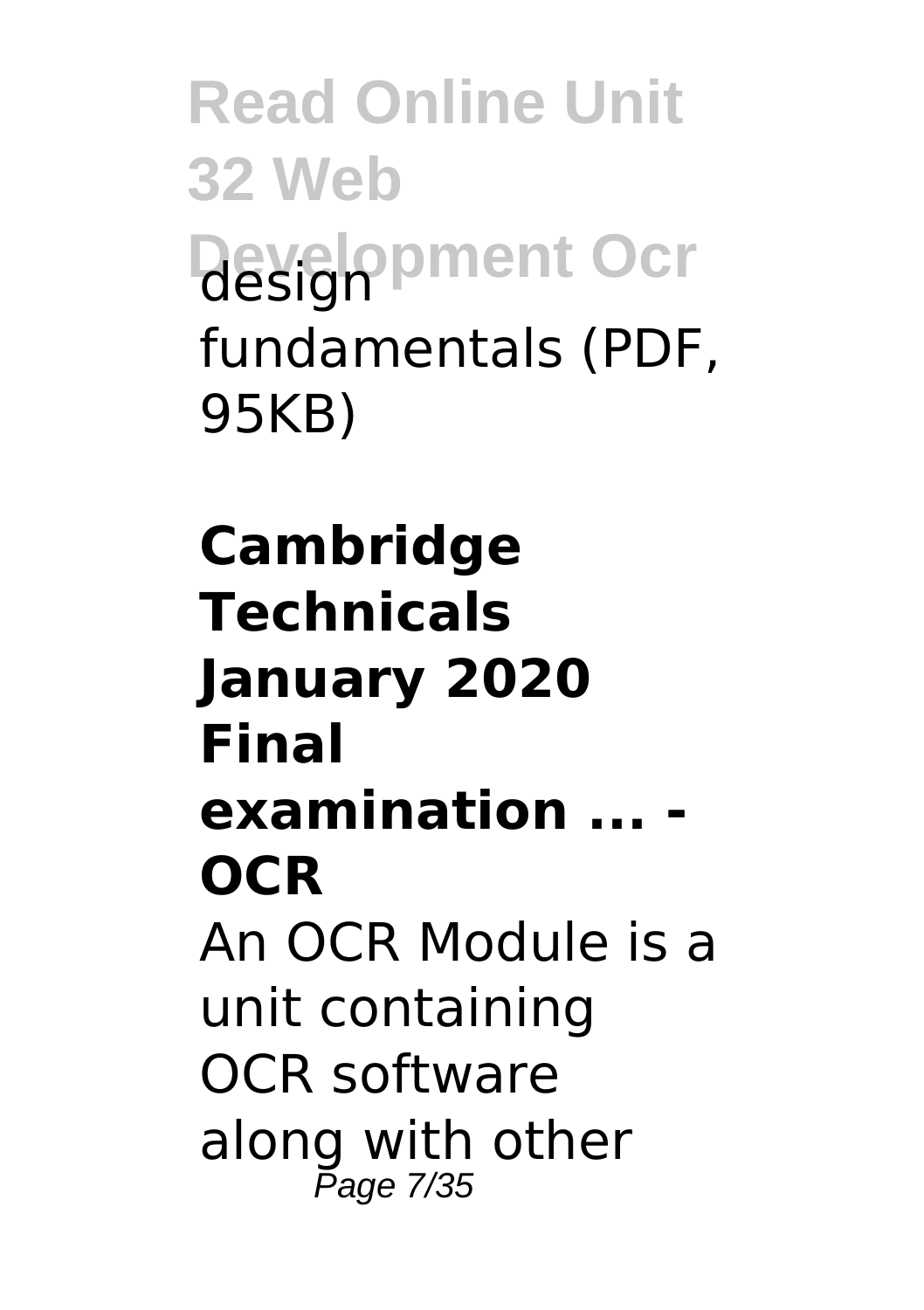**Read Online Unit 32 Web Peatfires MAIOCRFT** Module can be a simple software which can convert paper documents into searchable electronic files or can be a complex software with additional functionalities. Be it a simple or a complex software, OCR units are Page 8/35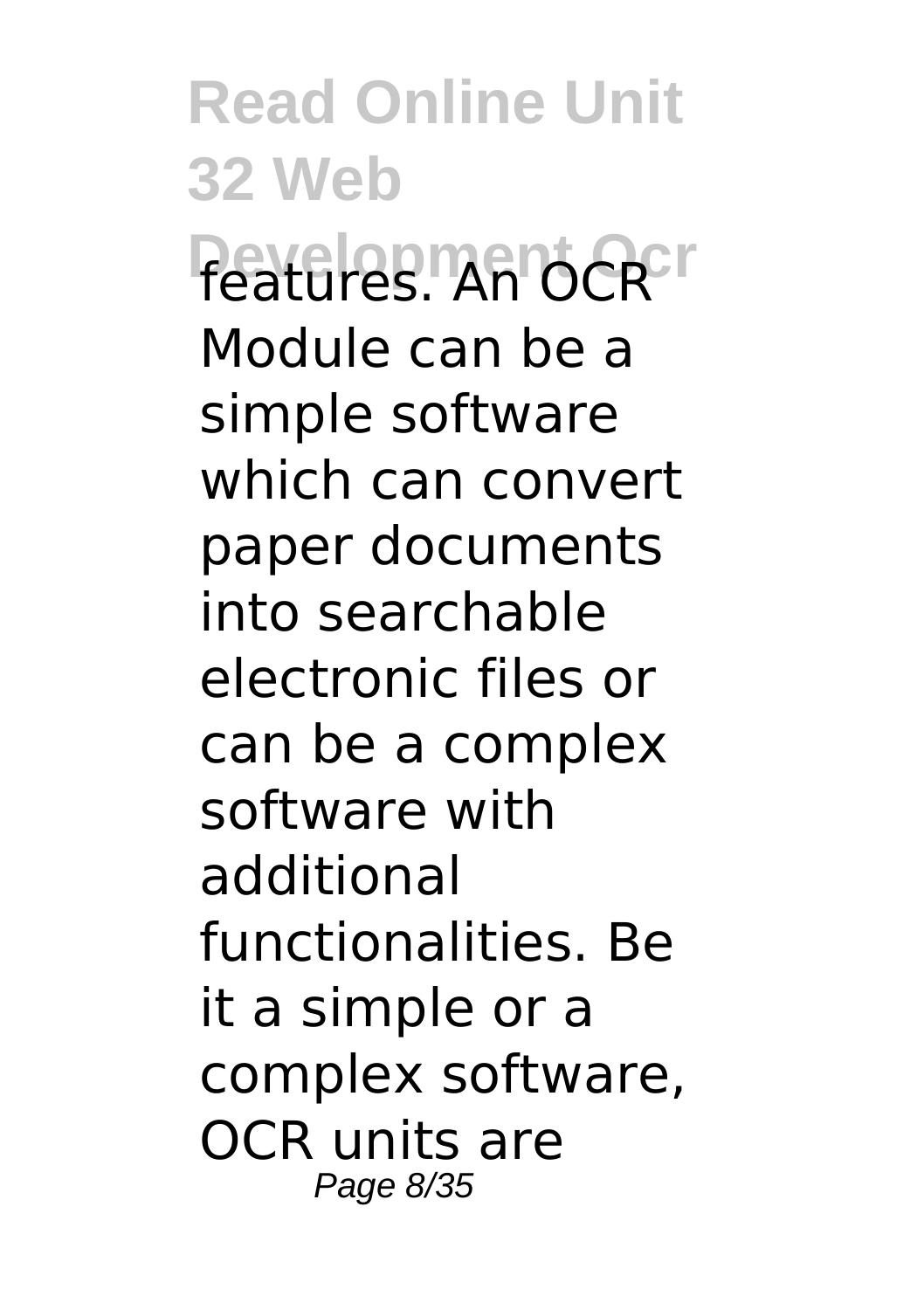**Read Online Unit 32 Web Development Ocr** with optical character recognition ...

**Vocational Qualifications (QCF) ocr.org.uk** www.ocr.org.uk 2 **FXPI ORING** CONTACT IMPROVISATION F/502/4902 LEVEL Page 9/35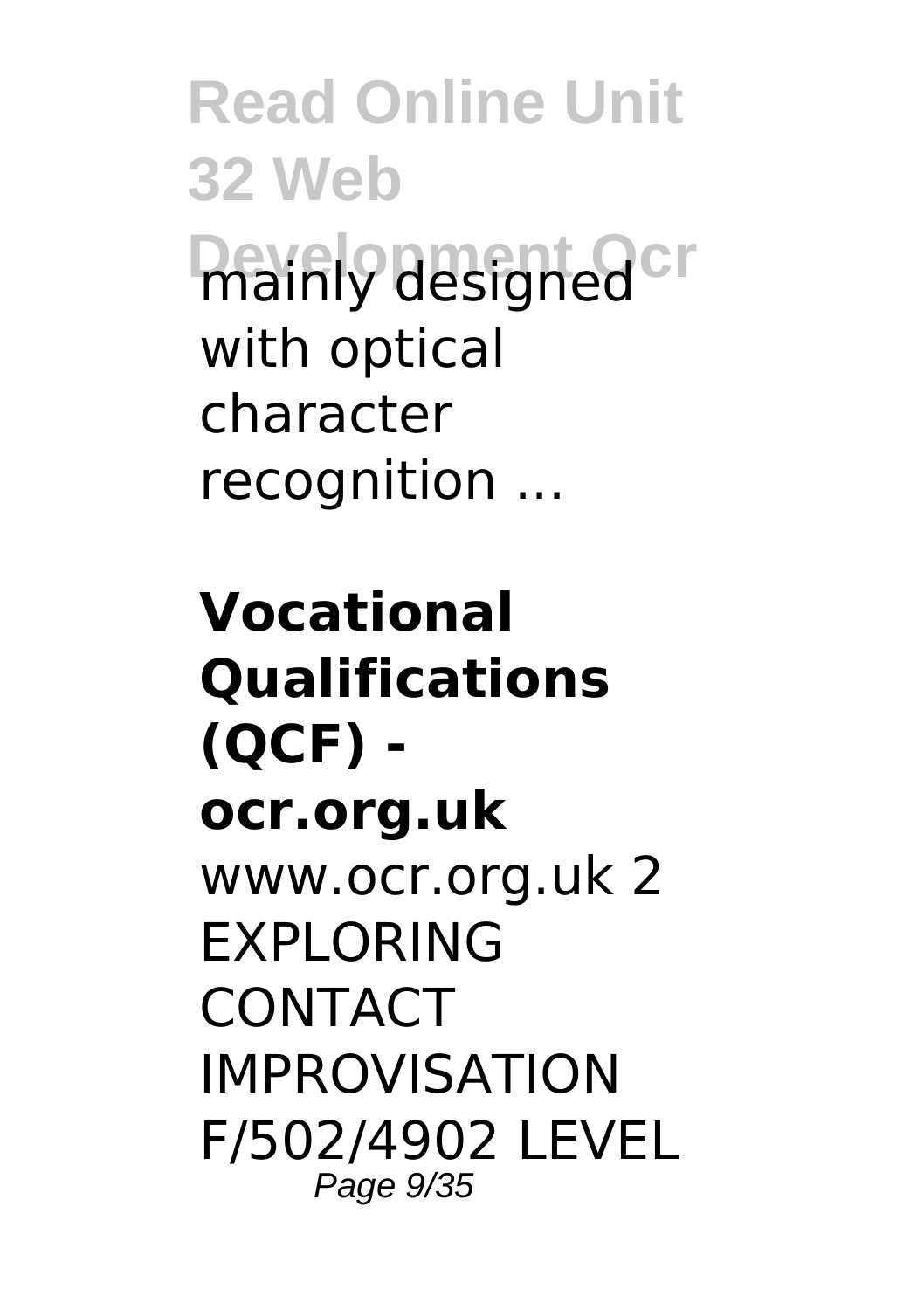**Read Online Unit 32 Web BEINDERS** AFT UNIT Contact improvisation has been an integral part of dance making and dance performance since the early 70s. It is one of the defining elements of contemporary dance and is widely used in building the technical skills and Page 10/35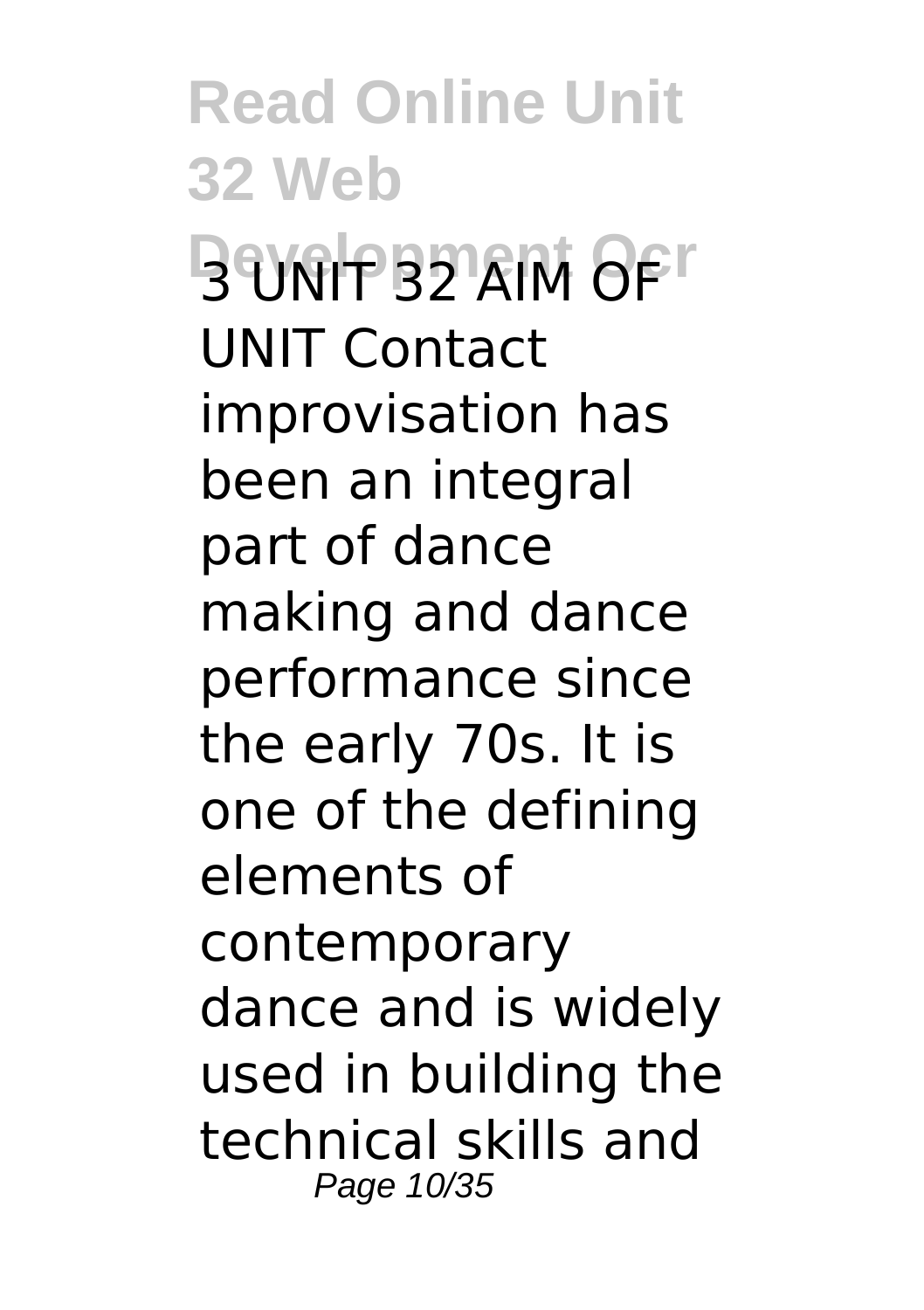**Read Online Unit 32 Web Development Ocr** 

# **Vocational Qualifications (QCF) - ICT Systems and ...** ocr.org.uk/gradeboundaries . Understanding your grade boundaries . A grade boundary is the minimum mark you need to get a Page 11/35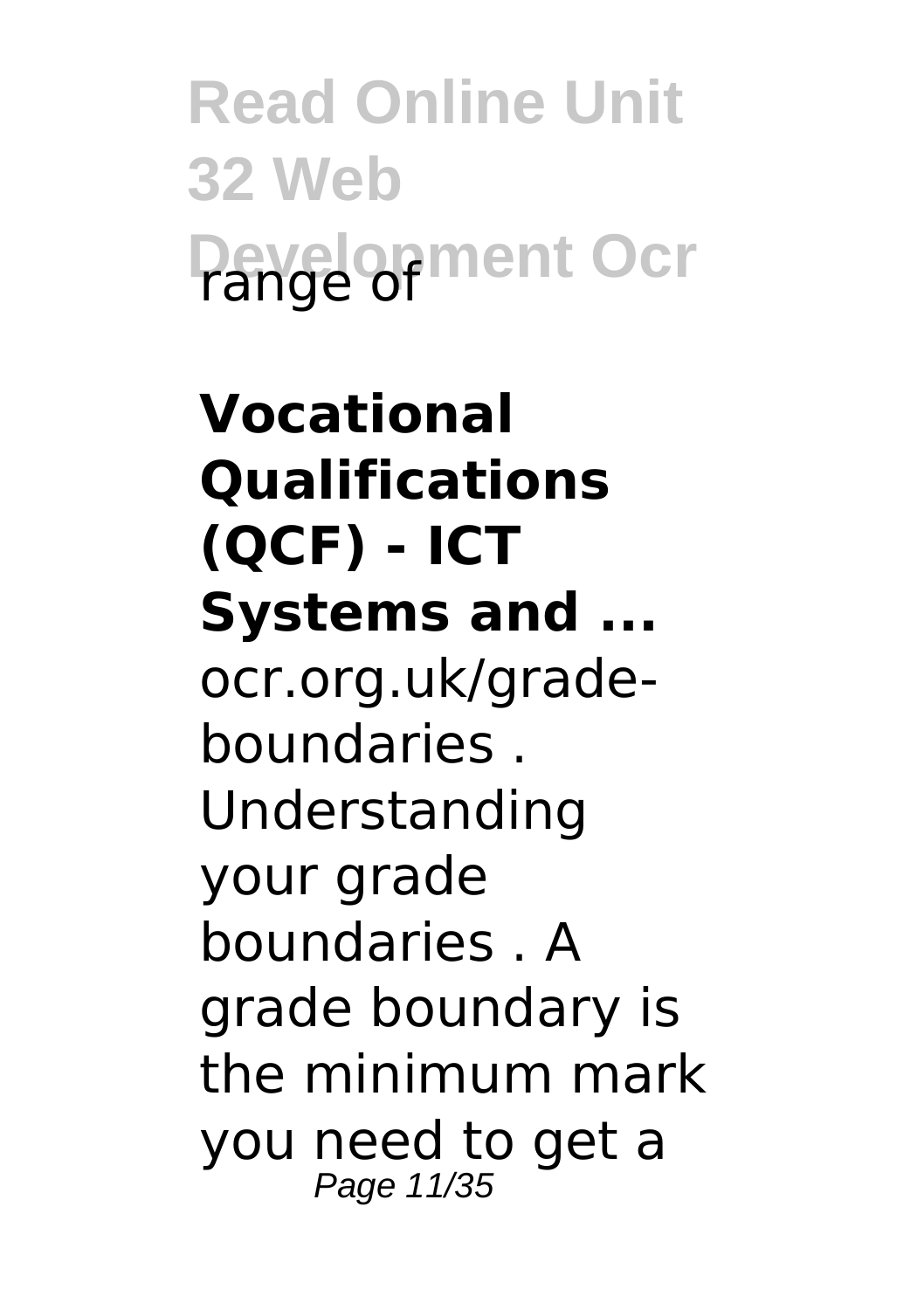**Read Online Unit 32 Web Development Ocr** example, if the grade boundary for a Merit is 49 marks, you need to get at least 49 to achieve a Merit. A mark of 48 would therefore be a Pass. Unit grades The unit grades for Cambridge Technicals are as follows: Level 3 Page 12/35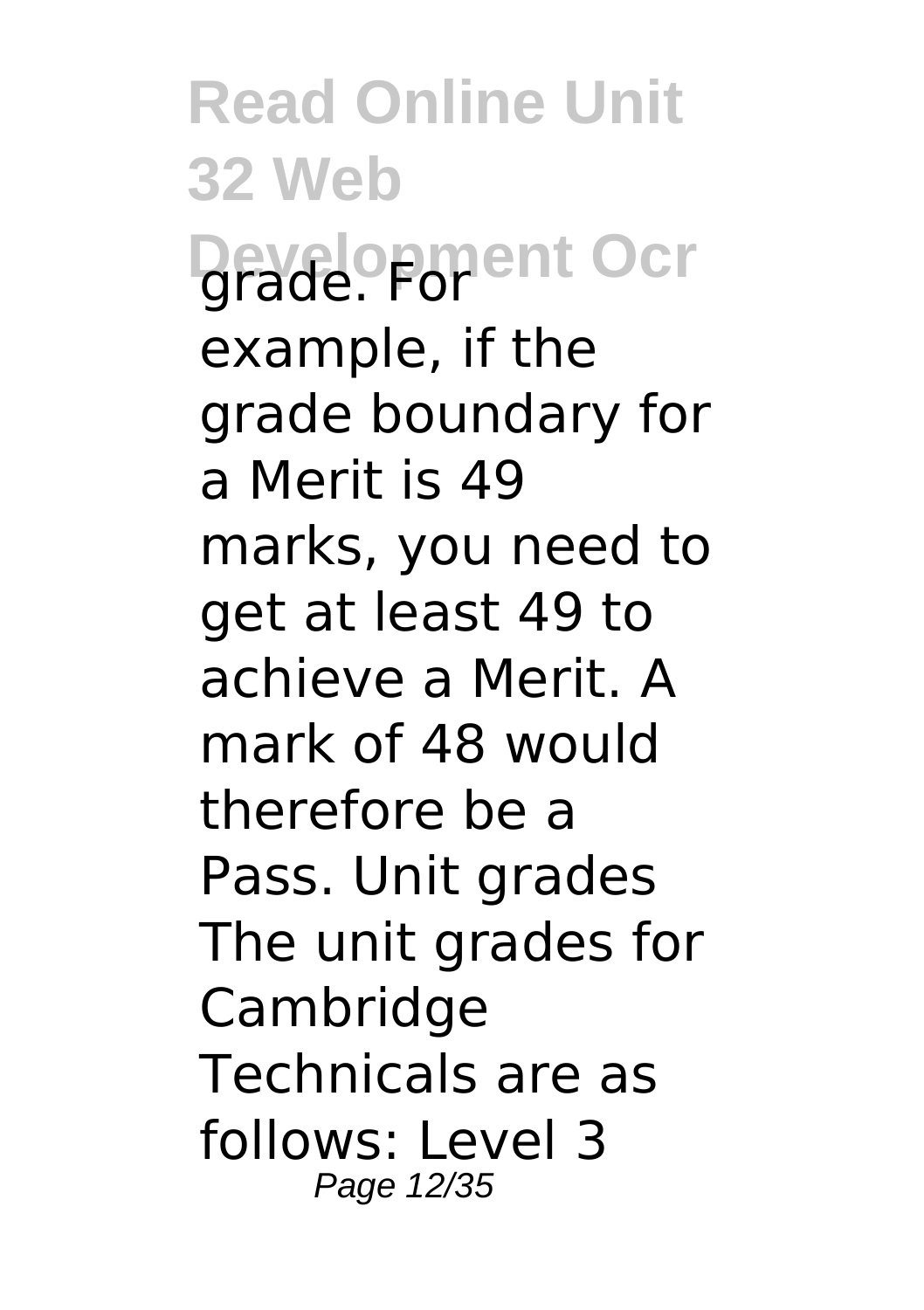**Read Online Unit 32 Web Deverications • OFF** Distinction ...

# **Unit 32 Web Development Ocr** Unit Title: Web development OCR unit number: 32 Unit reference number: K/601/3256 Level: 3 Credit value: 9 Guided learning Page 13/35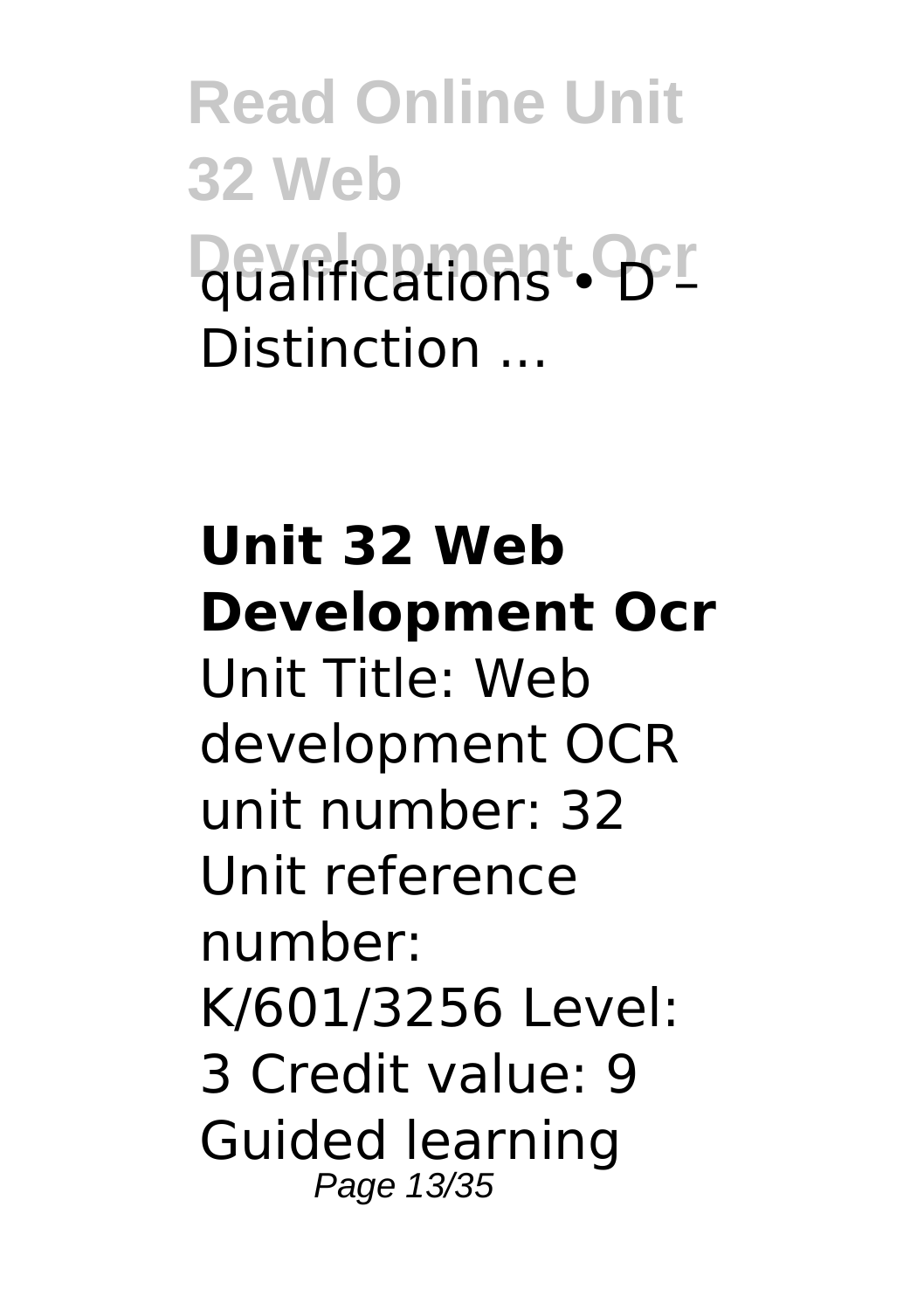**Read Online Unit 32 Web Development Sign** The aim of this unit is that learners will: Understand web architecture and components Understand the technologies that can be used to build and operate a website Develop a web-site specification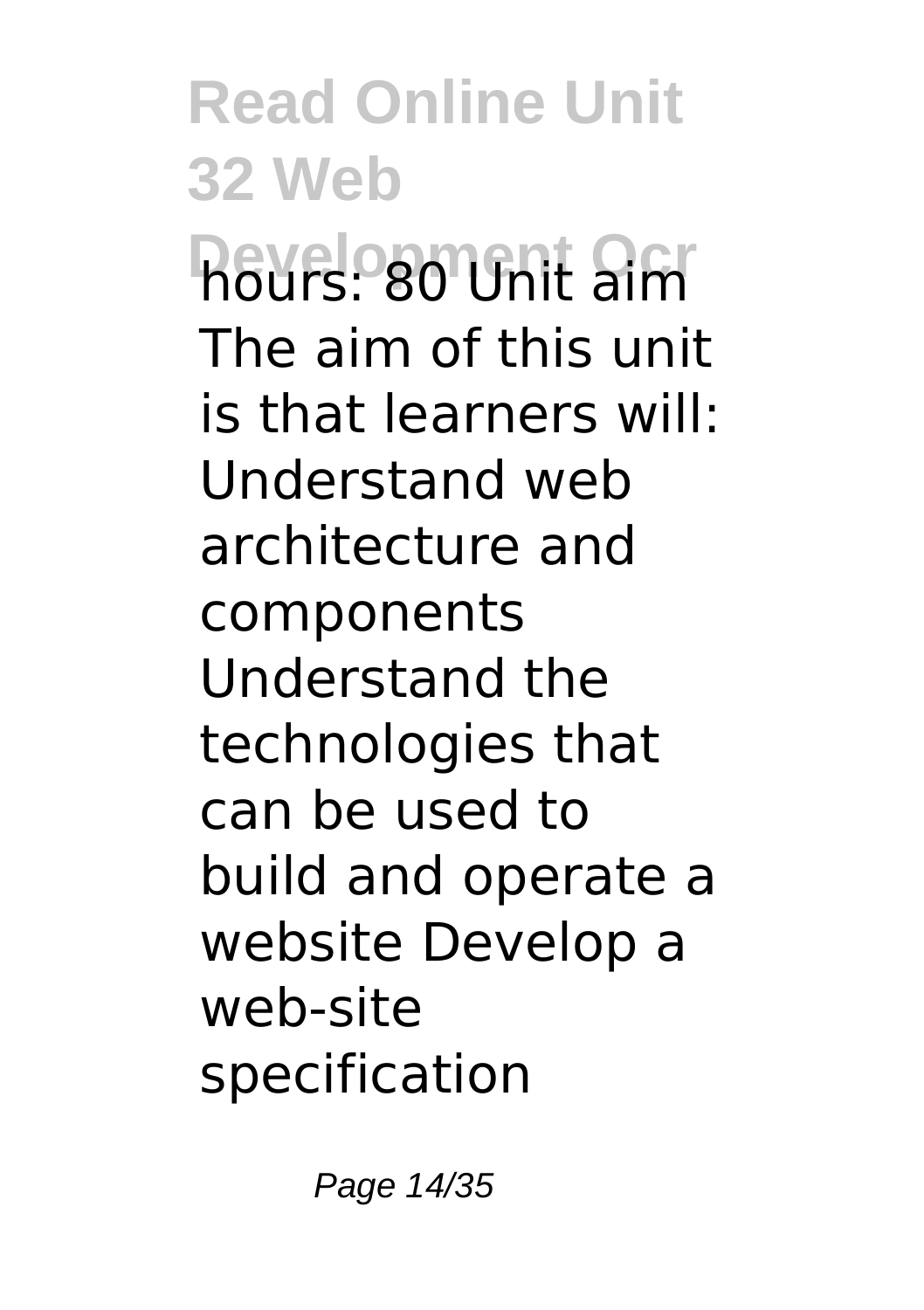**Read Online Unit 32 Web Development Ocr Cambridge Technicals - Media Level 3 Certificate ... - OCR** WE'VE GROWN Over 20 years of experience-riding in property development and related businesses, we've emerged as the leading developer in the Page 15/35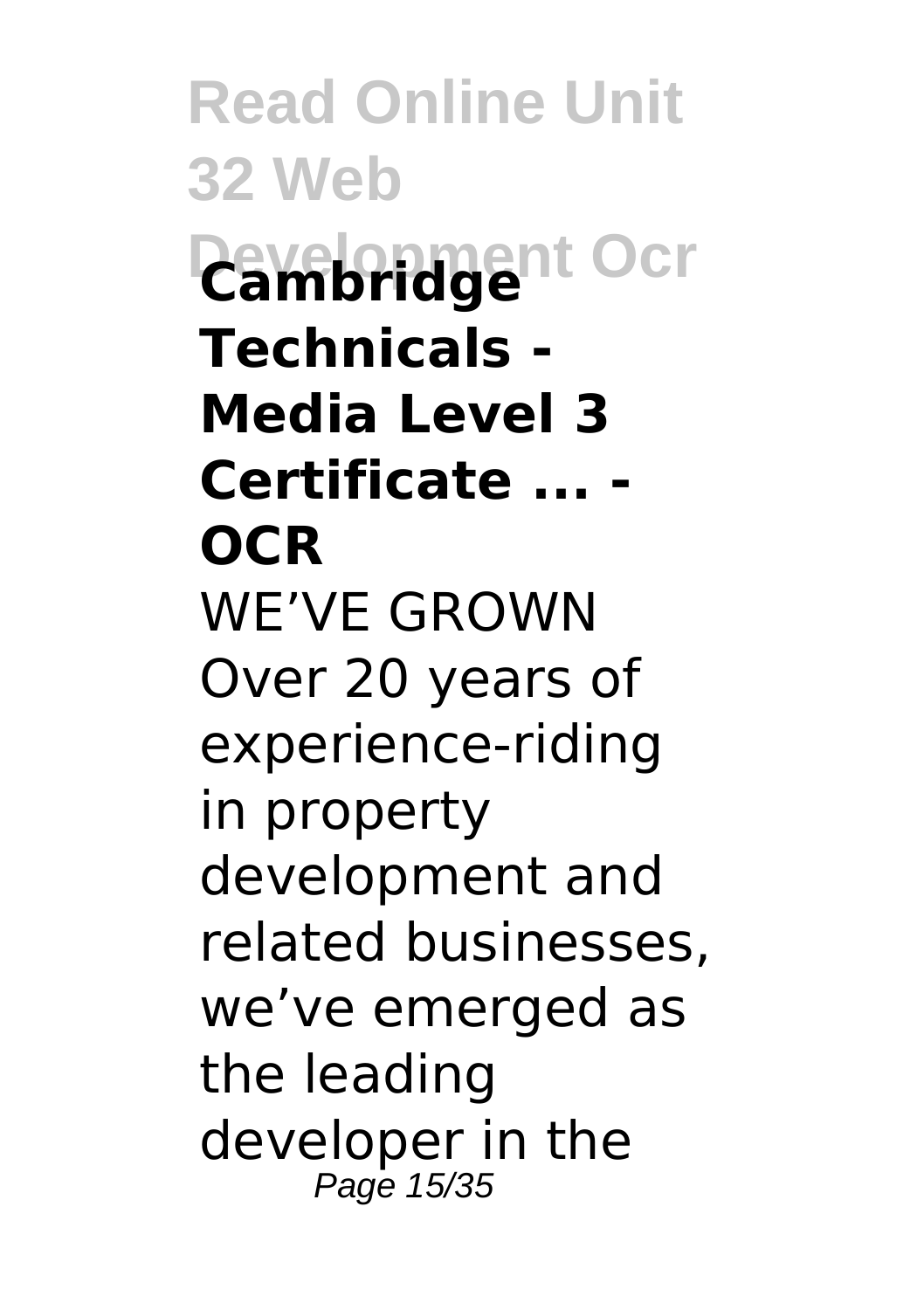**Read Online Unit 32 Web Vicinity of Bandar** Utama and the NKVE / SPRINT expressways, Petaling Jaya, Malaysia. Yolo Signature Suite Learn More The Pano Learn More Yolo Signature Suite Learn More DON'T GO OUT OF YOUR WAY TO GO HOME … Page 16/35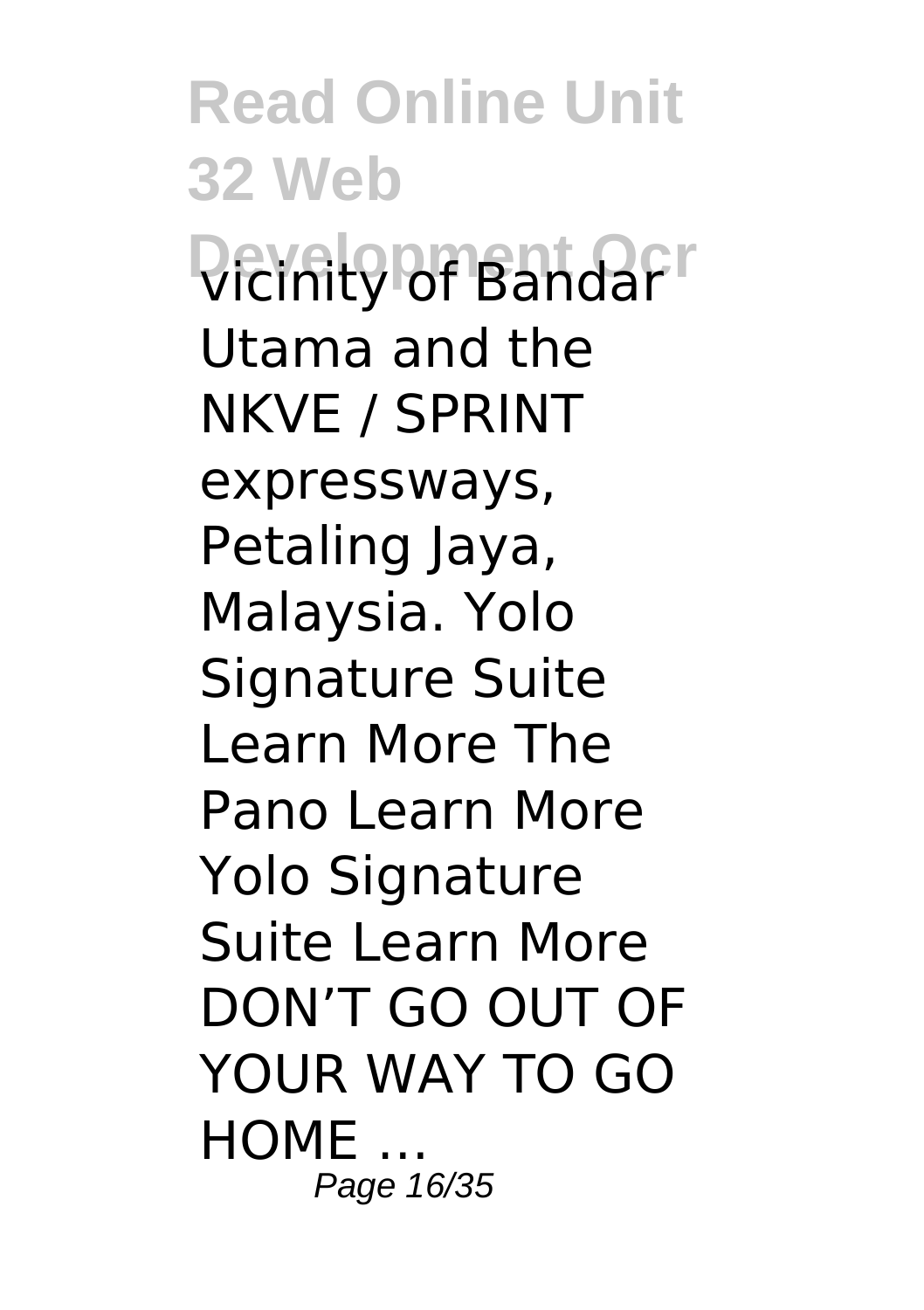**Read Online Unit 32 Web Development Ocr**

**Unit 34: Website Design Strategy - Edexcel** Discuss: Ricoh OCR Unit Type M13 copier upgrade kit Sign in to comment. Be respectful, keep it civil and stay on topic. We delete comments that violate our policy, Page 17/35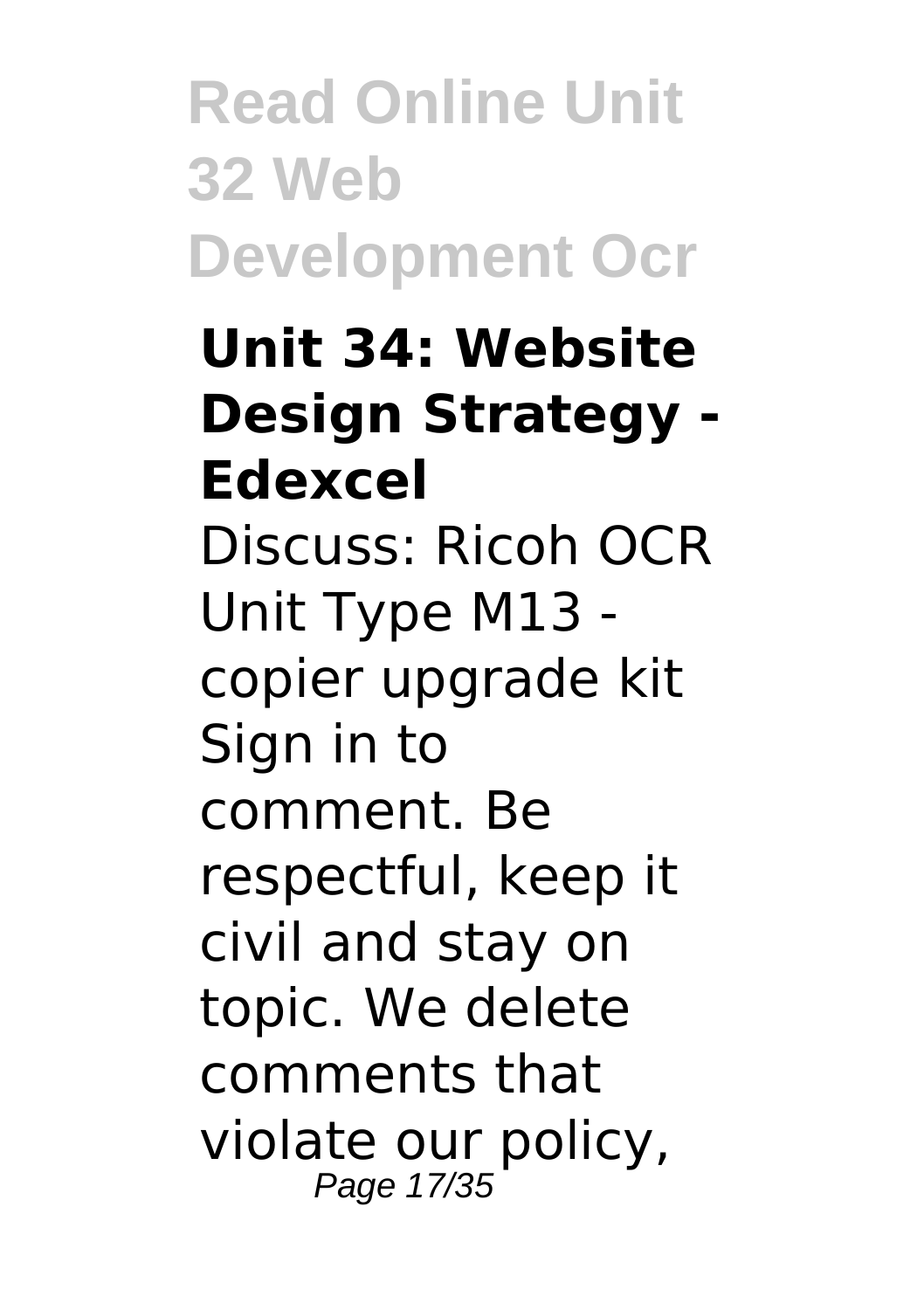**Read Online Unit 32 Web Development Ocr** encourage you to read ...

# **Raw mark grade boundaries - OCR**

Level 3 - Unit 26 - Principles of ICT systems and data security (PDF, 96KB) Level 3 - Unit 28 - Software testing (PDF, 87KB) Level 3 - Unit 30 - Page 18/35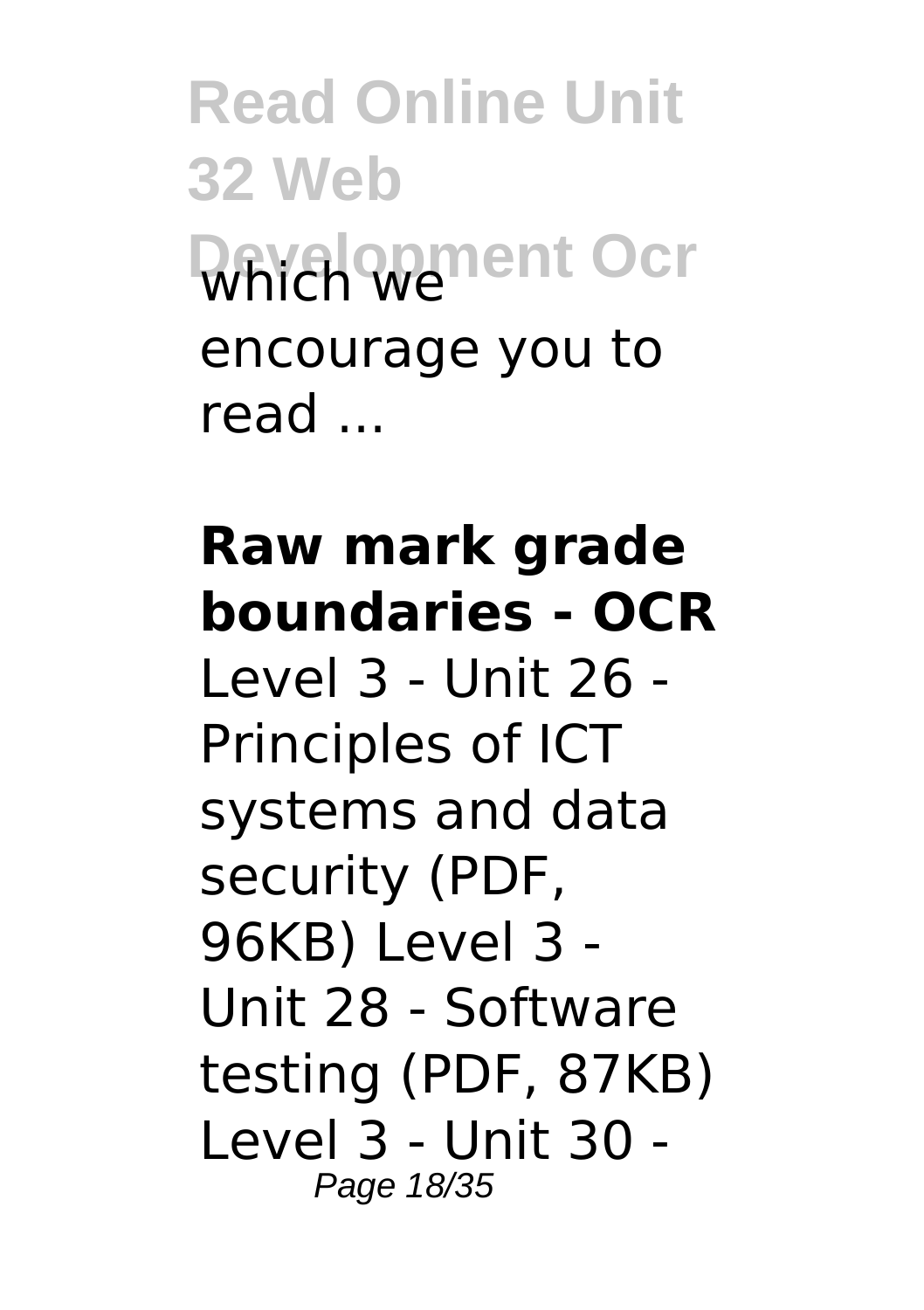**Read Online Unit 32 Web Davancemant Ocr** representation and manipulation for IT (PDF, 83KB) Level 3 - Unit 32 - Web development (PDF, 107KB) Level 3 - Unit 33 - Software design fundamentals (PDF, 95KB) Vendor units (PDF, 235KB)

#### **OCR LEVEL 3** Page 19/35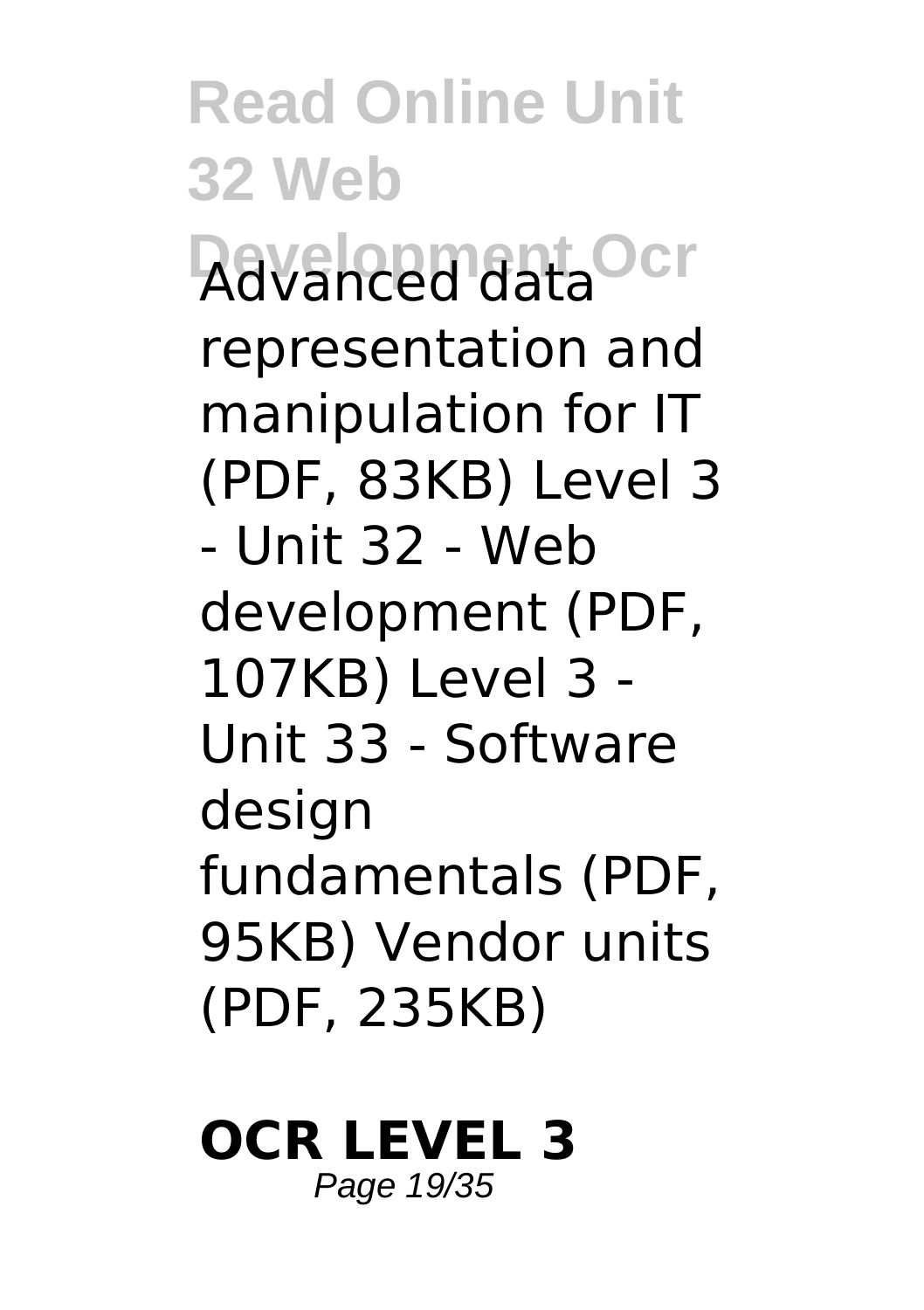**Read Online Unit 32 Web DEVERIBEE OCT TECHNICAL** Our Development On-Going Projects Up-Coming Projects Completed Projects Yolo Signature Suites The Pano Flexus Signature Suites @ Jalan Kuching The Resident Condominium Residence Page 20/35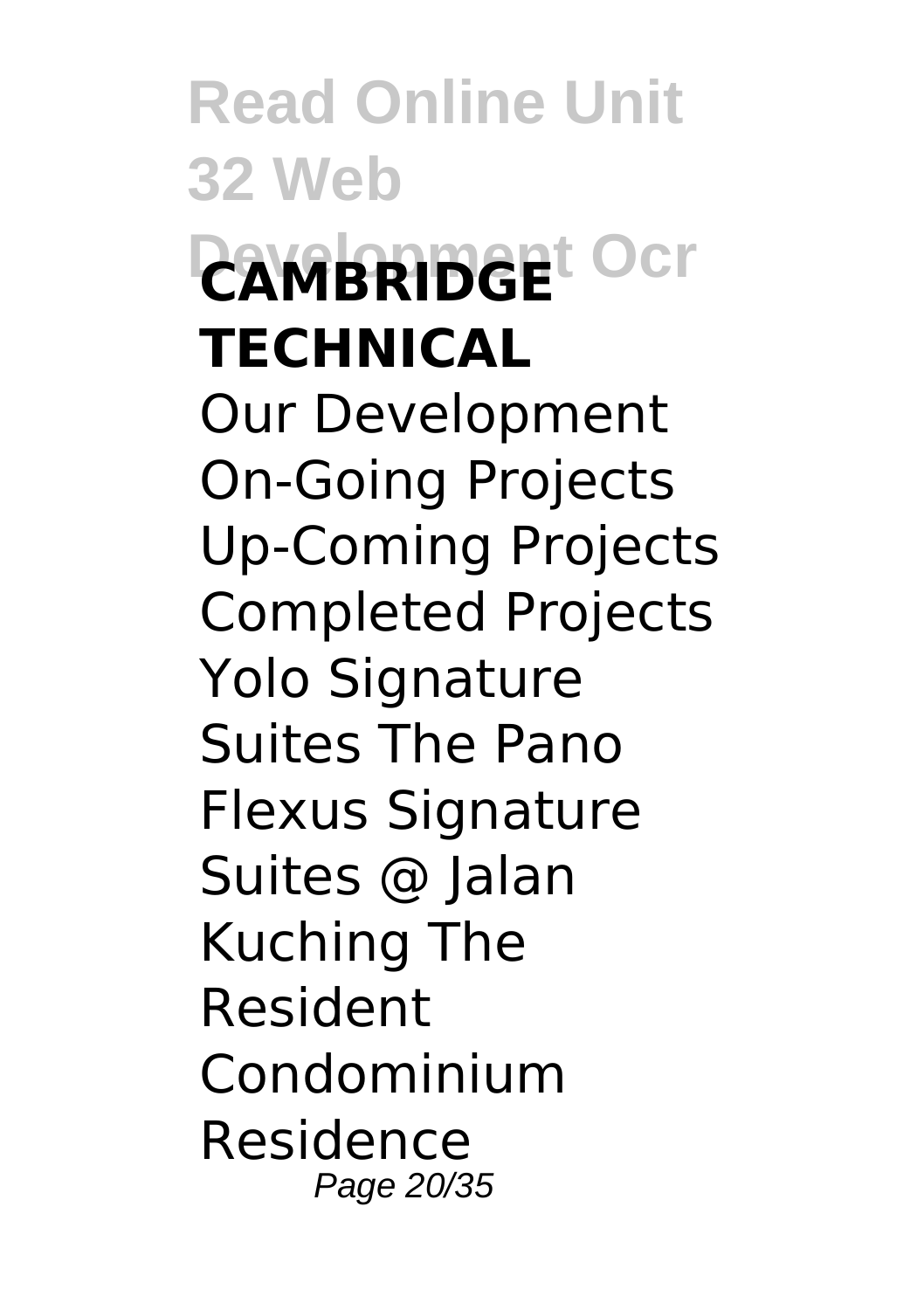**Read Online Unit 32 Web Condomininum** Ocr Residence Proposed of residential development at Lot 271, Kajang, Selangor. Condominium Residence : Cheras South Proposed of Bukit Gasing Bungalow Bukit Gasing Bungalow Proposed Page 21/35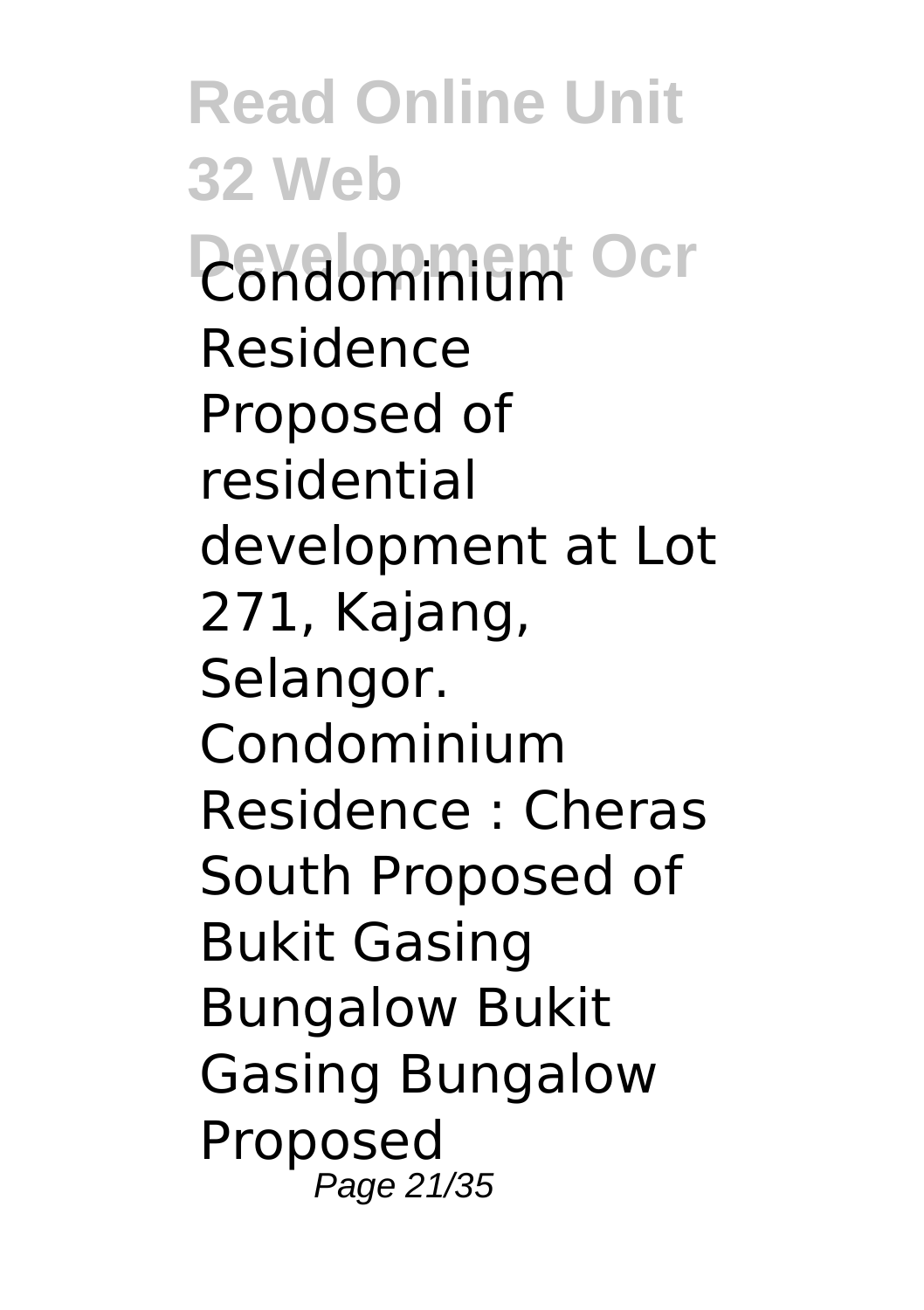**Read Online Unit 32 Web Development Ocr** development of 19 units of  $3 \ldots$ 

# **OCR Module - CVISION Technologies**

On completion of this unit a learner should: 1 Know the purposes of a range of websites 2 Understand the main elements in web design for Page 22/35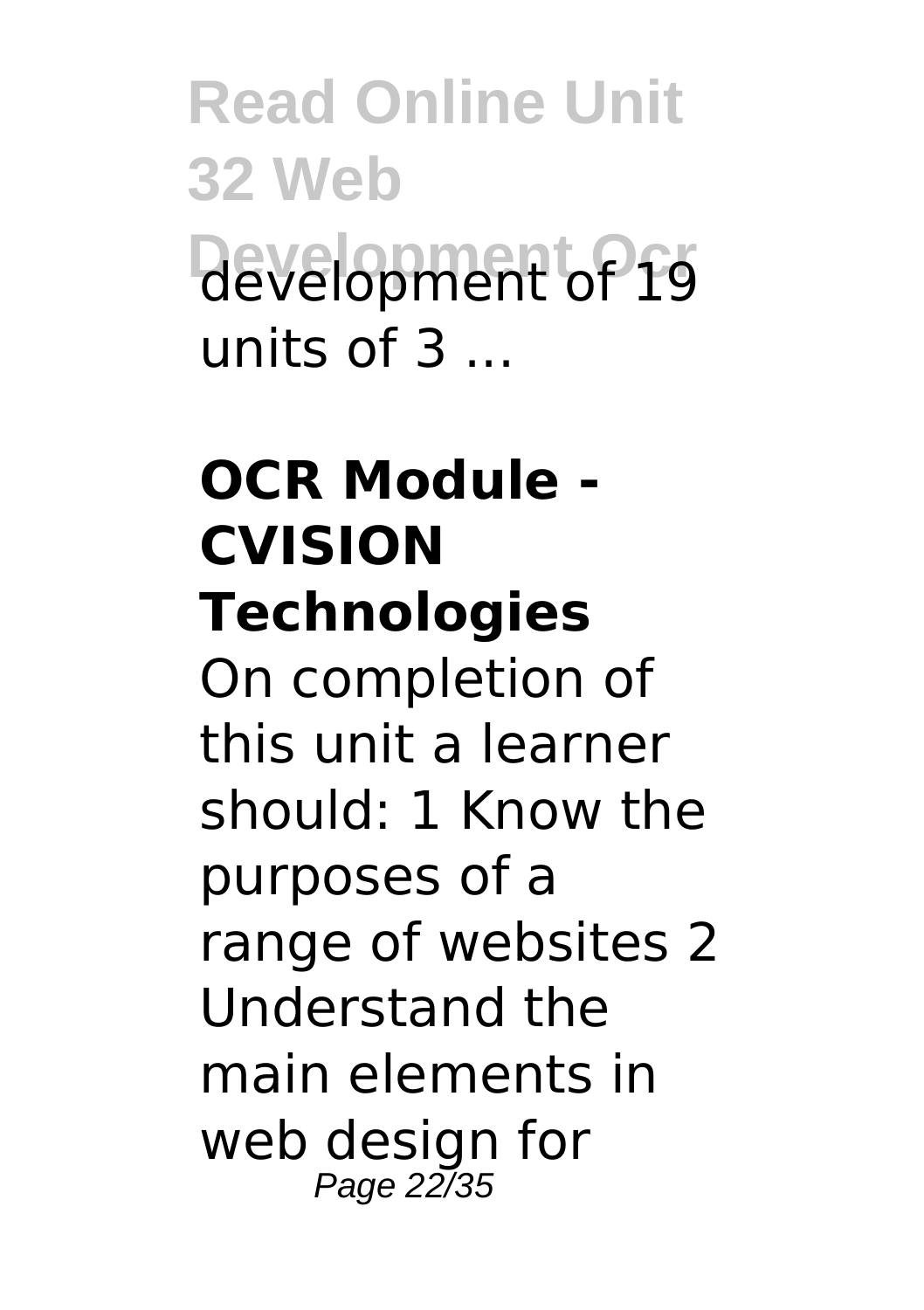**Read Online Unit 32 Web Disability and visual** appeal 3 Be able to plan the development of a website for an organisation.

# **Cambridge TECHNICALS LEVEL 3 HEALTH AND SOCIAL CARE** Unit 32 Arts administration Page 23/35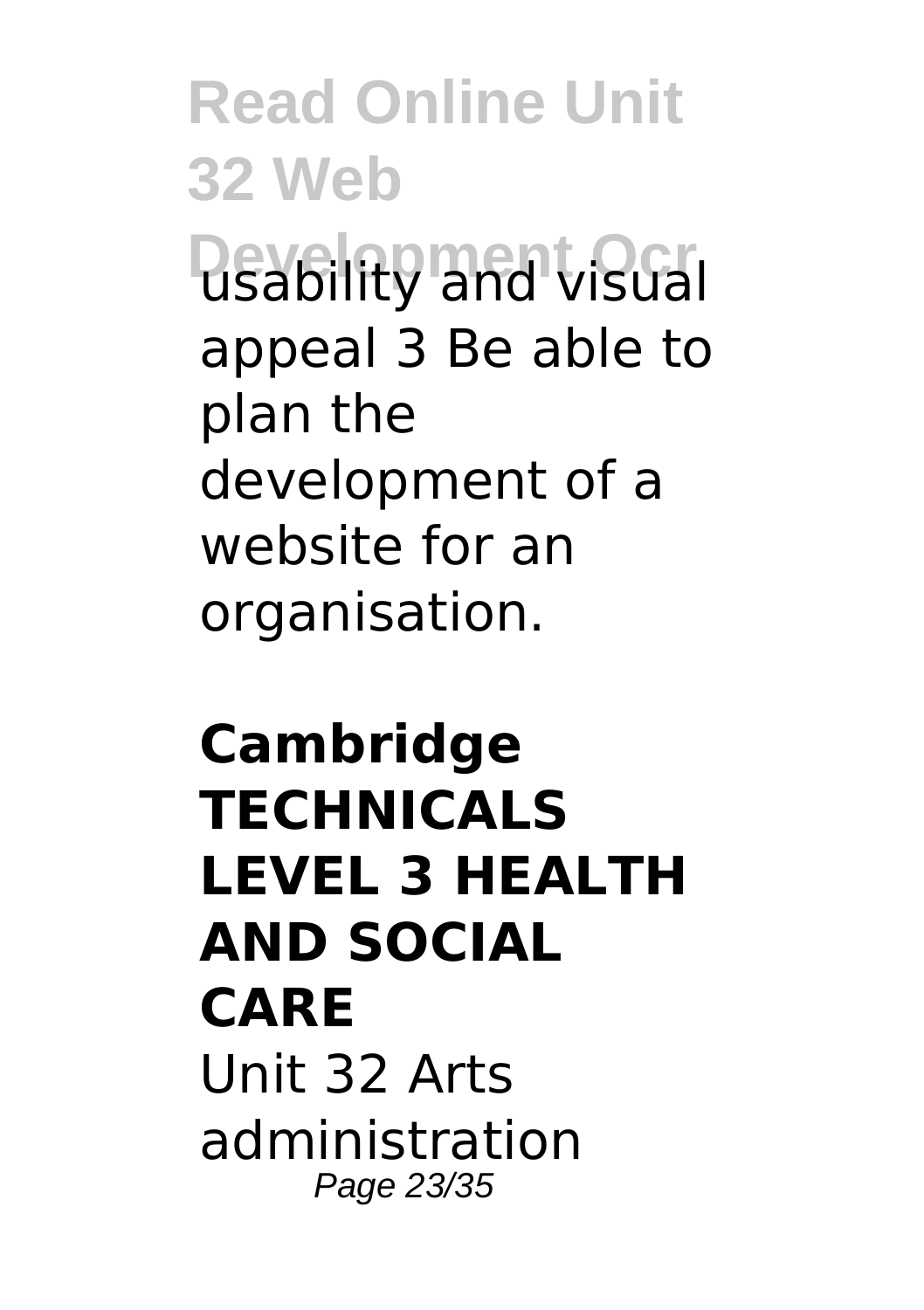**Read Online Unit 32 Web Development Ocr** (05853 & 05876 only) 2 h Thu 9 Jan am Unit 33 Original performance (05876 only) 6 Jan – 17 Jan Sport and Physical Activity – 05826-05829 & 05872 Unit 1 Body systems and the effects of physical activity 1 h 30 min Thu 9 Jan am Unit 3 Sports organisation Page 24/35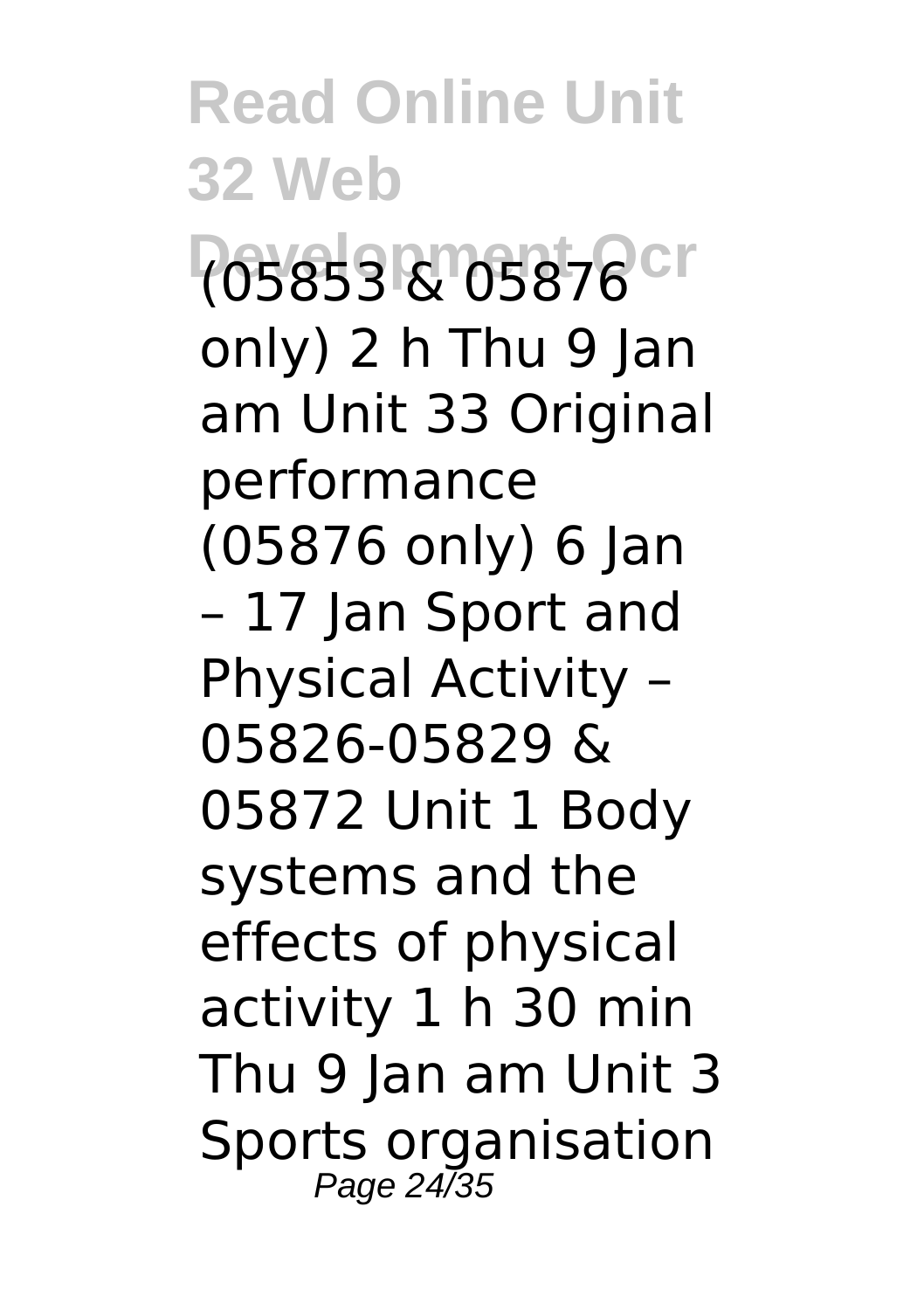**Read Online Unit 32 Web Dend development** (not 05826) 1 h Mon 13 Jan pm

# **Our Development - OCR Land Holdings**

OCR is a leading UK awarding body, providing qualifications for learners of all ages at school, college, in work or through Page 25/35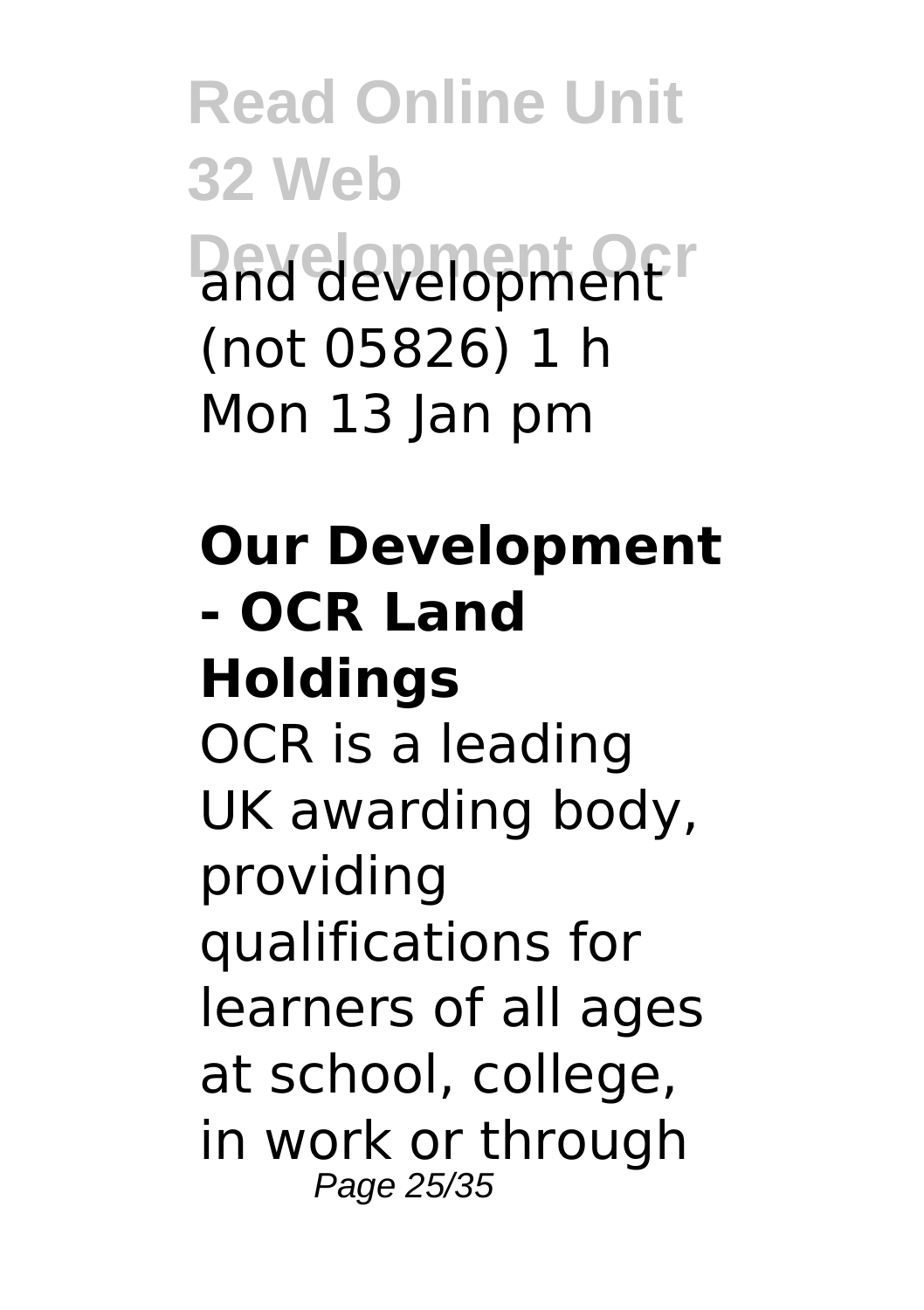**Read Online Unit 32 Web Daxelopment Ocr** programmes.

**OCR - awarding body for A Levels, GCSEs, Cambridge ...** 32 Items (1-25 Displayed) ... Pages related to OCR Development: Scan ning\_OCR\_Consulti ng\_Services - OCR Programming, OCR Page 26/35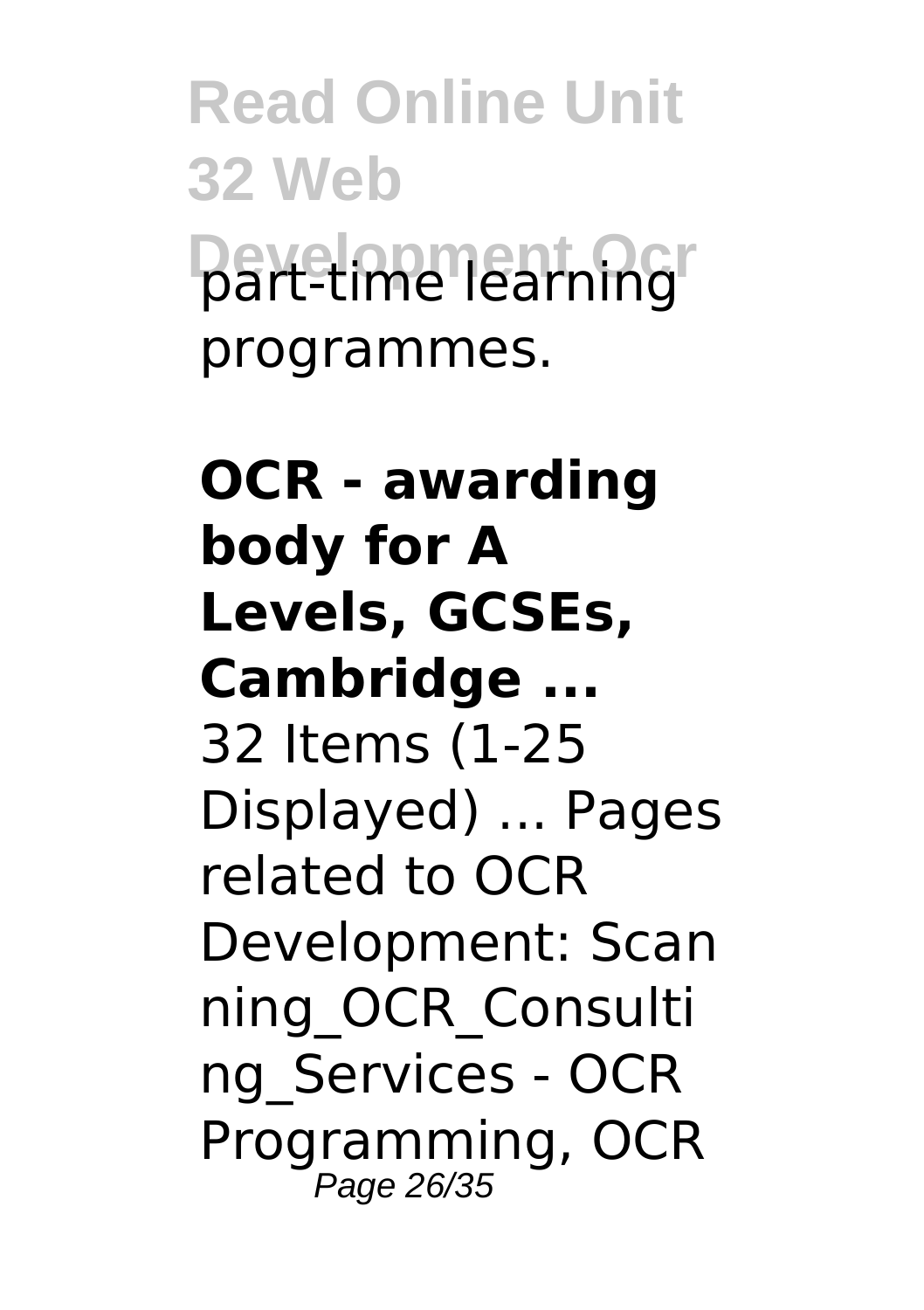**Read Online Unit 32 Web Consulting, Simple** OCR SDK - SimpleOCR SDK, SimpleOCR Royalty Free OCR SDK, Simple OCR Source Code for Students, Nuance\_PDF\_Conve rsion - Nuance OCR Software, Simple\_S oftware\_SimpleOCR \_Command-line - Command Line OCR, ScanStore Page 27/35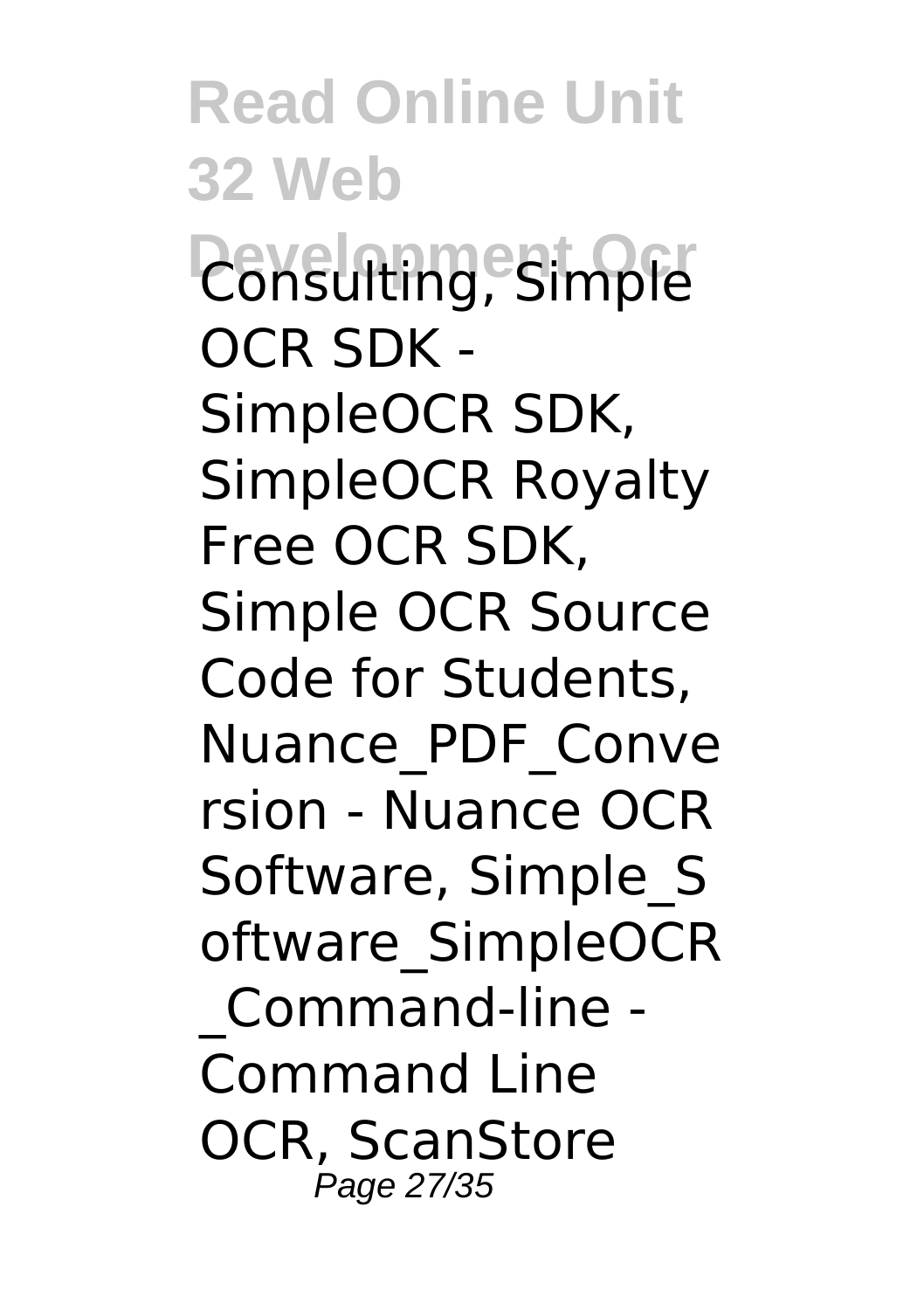**Read Online Unit 32 Web BENBLEOCRENT OCT** Software - **SimpleOCR** Command-line OCR

...

# **OCR Land Holdings - OCR Land Holdings** Unit 4 – Development through the life stages 7 Unit 5 – Anatomy and Page 28/35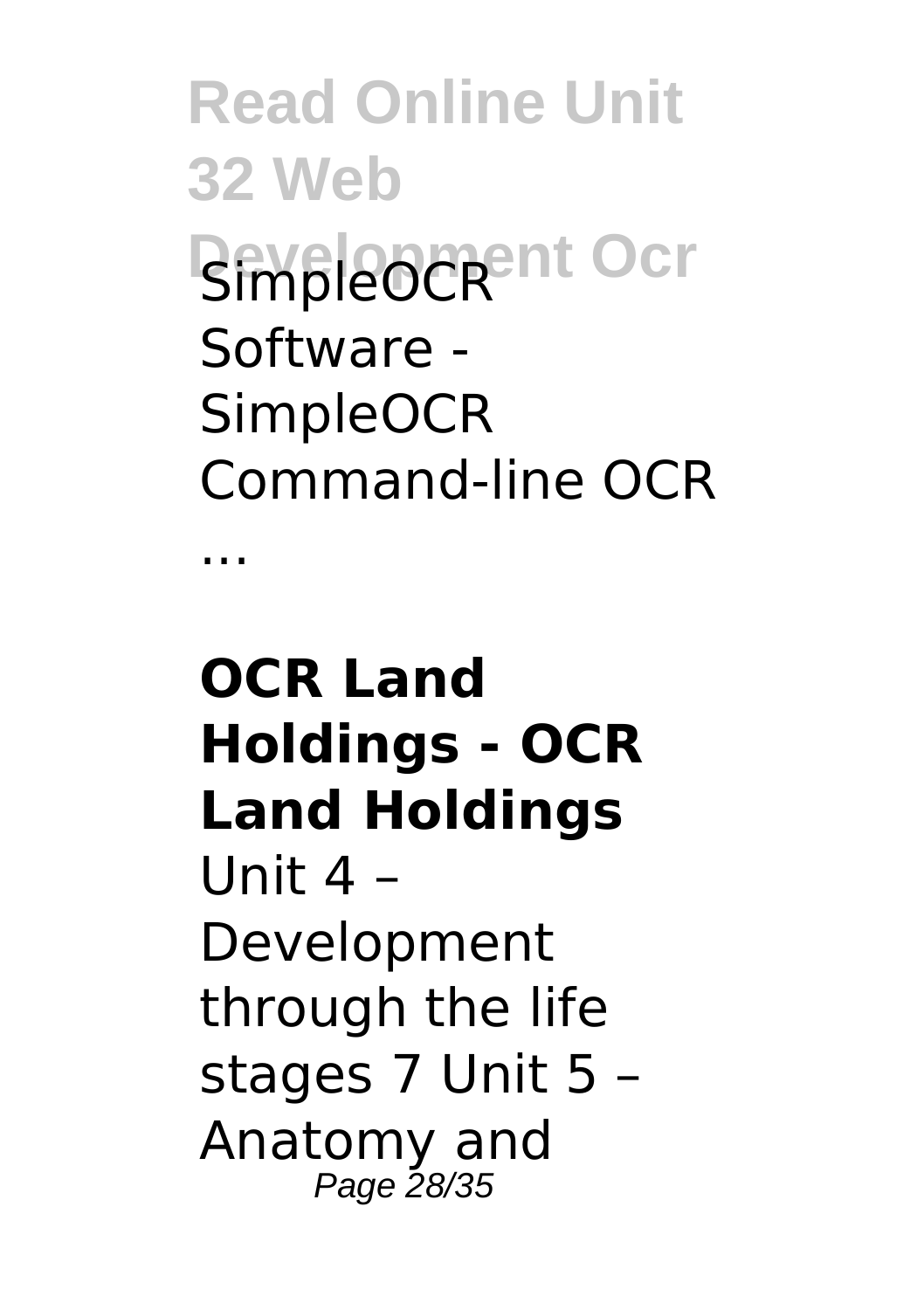**Read Online Unit 32 Web DRysiology for Ocr** health and social care 10 Unit 6 – **Sociological** perspectives for health and social care 12 Unit 7 – Psychological perspectives for health and social care 12 Unit 8 – Personal and professional development in Page 29/35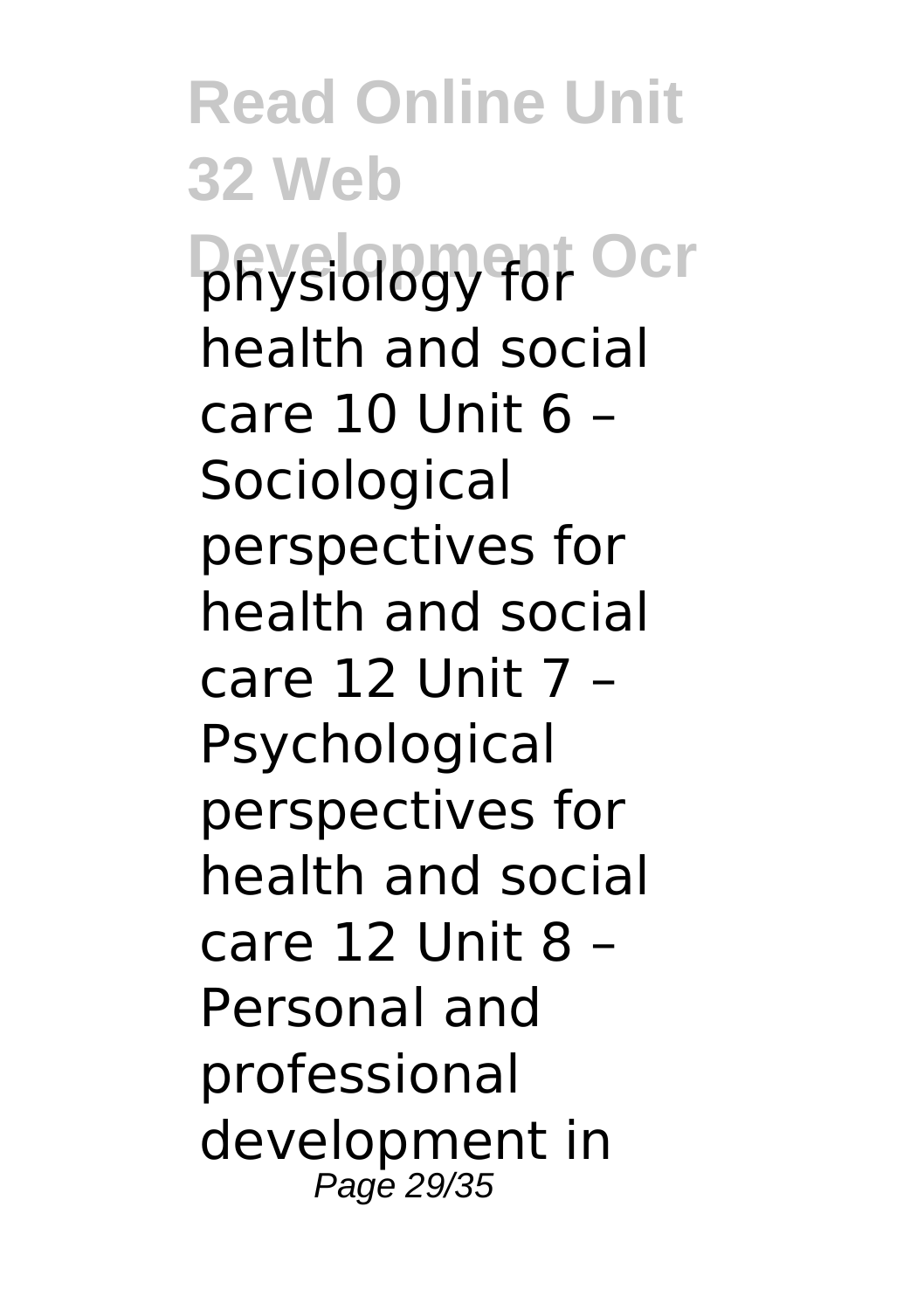**Read Online Unit 32 Web Development Ocr** care 13 Unit 9 – Caring for children and young people 14 Unit 10 ...

# **OCR Development - ScanStore** Business is one of the most popular subjects offered by OCR. Business is the heart of the Page 30/35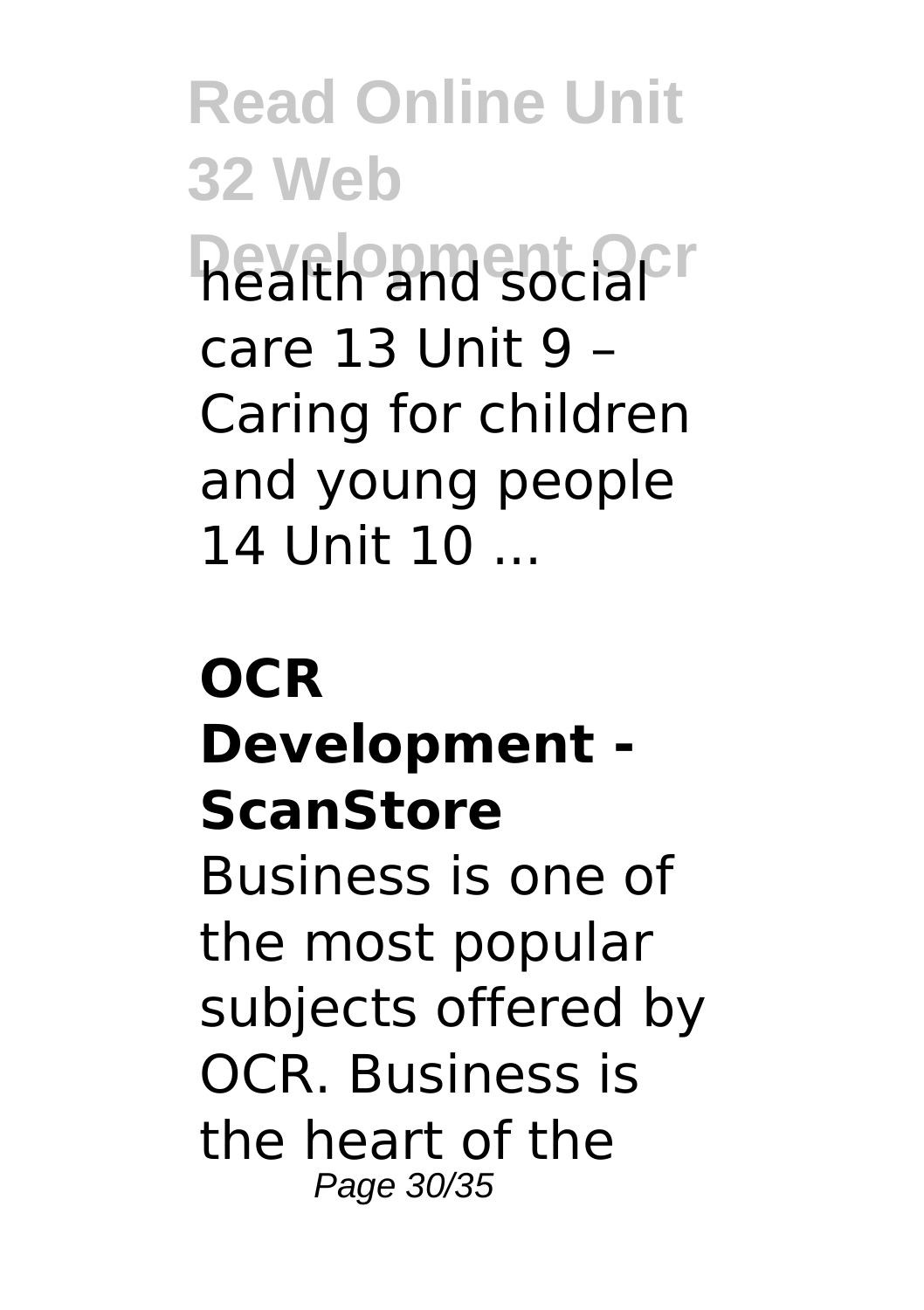**Read Online Unit 32 Web Development Ocr** encouraging innovation and creating wealth. Cambridge Technicals offers students the opportunity to explore the world of business with over 35 units across the two levels.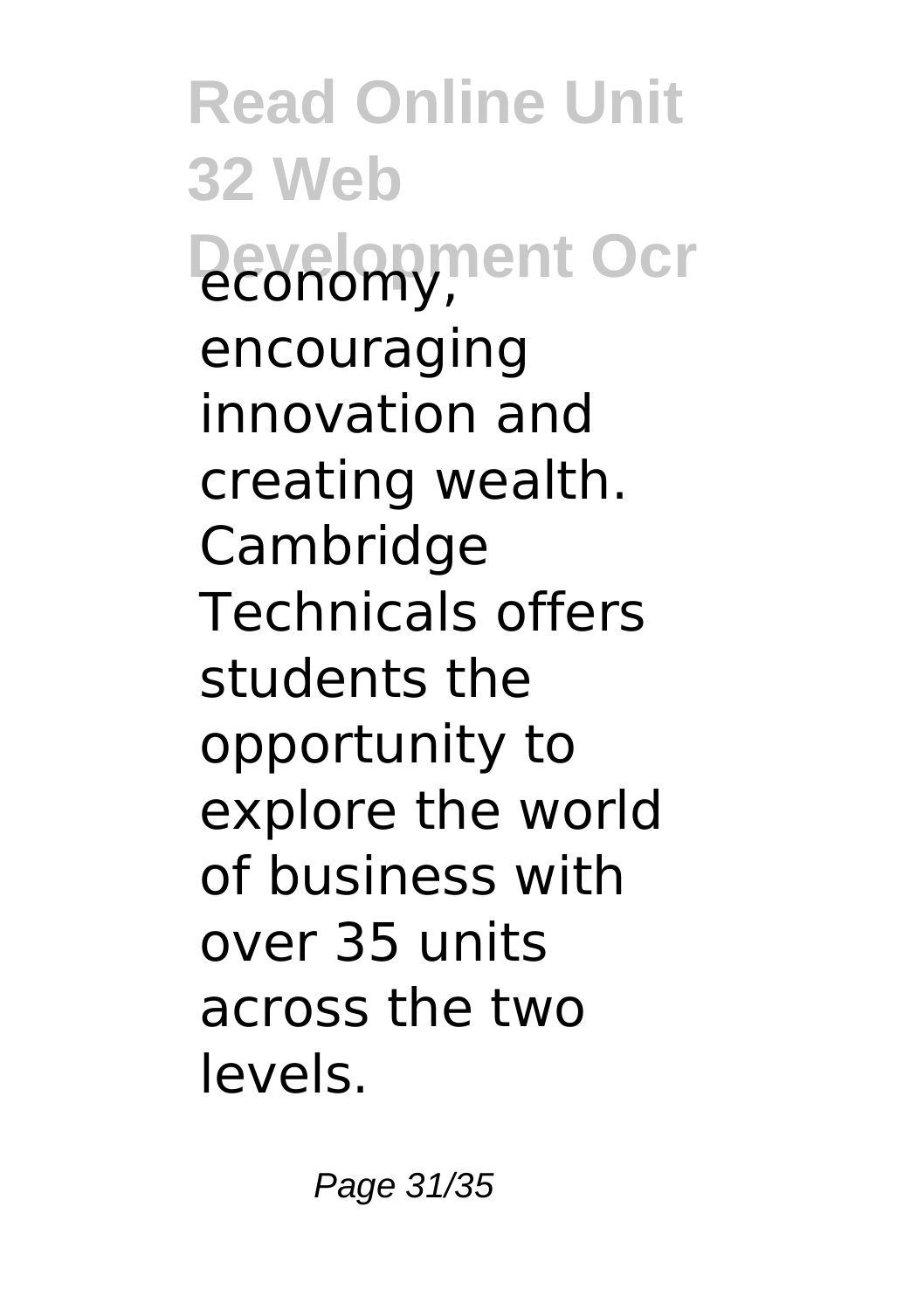**Read Online Unit 32 Web Development Ocr KBMTraining** The Education and Skills Funding Agency (ESFA) has published the list of qualifications where funding is being withdrawn in England. This includes 24 of our non-examined assessment Level 3 2012 Cambridge Page 32/35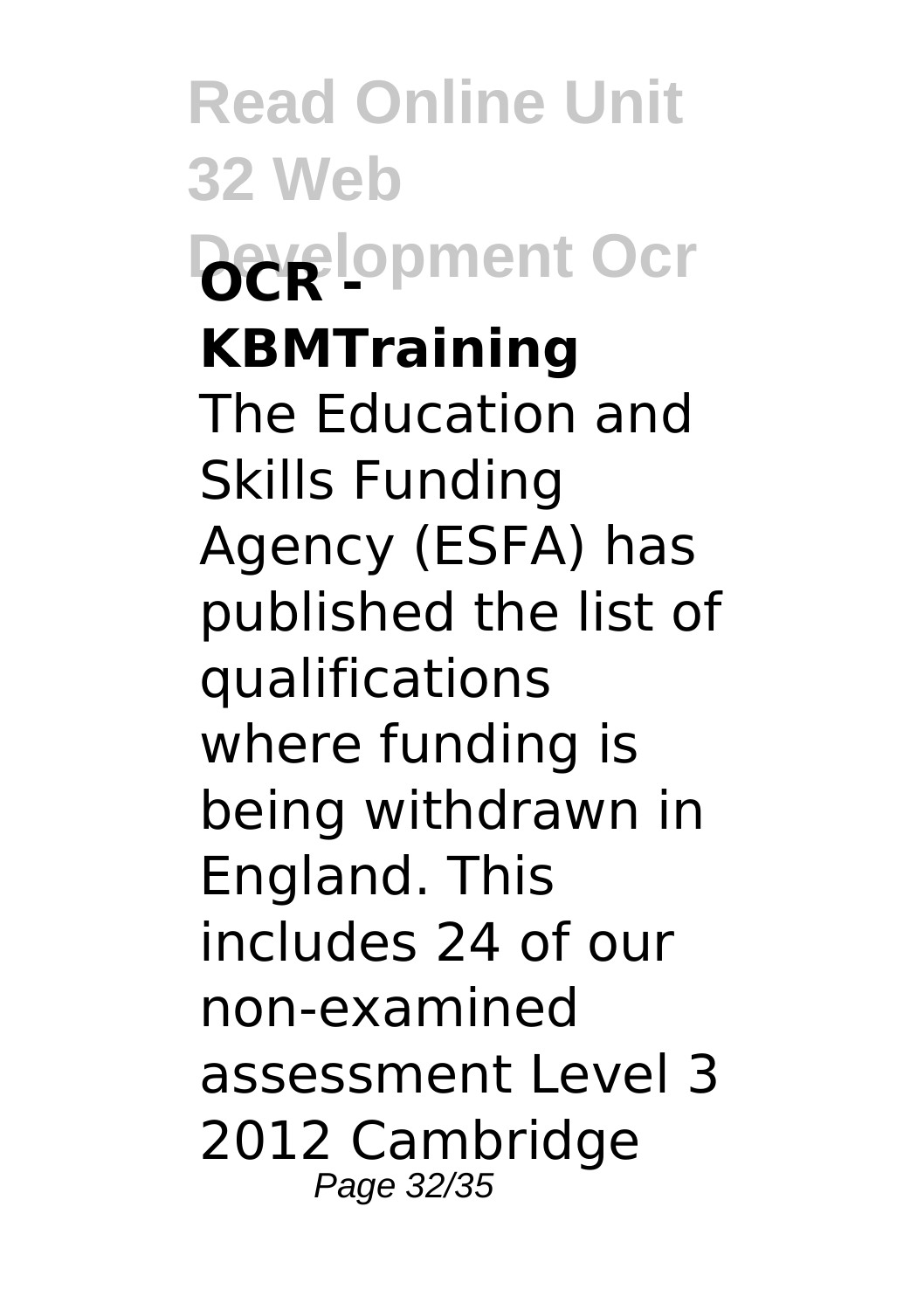**Read Online Unit 32 Web Pevelopment Ocr** 

**Vocational Qualifications (QCF) ocr.org.uk** Level 3 - Unit 26 - Principles of ICT systems and data security (PDF, 96KB) Level 3 - Unit 28 - Software testing (PDF, 87KB) Level 3 - Unit 30 - Page 33/35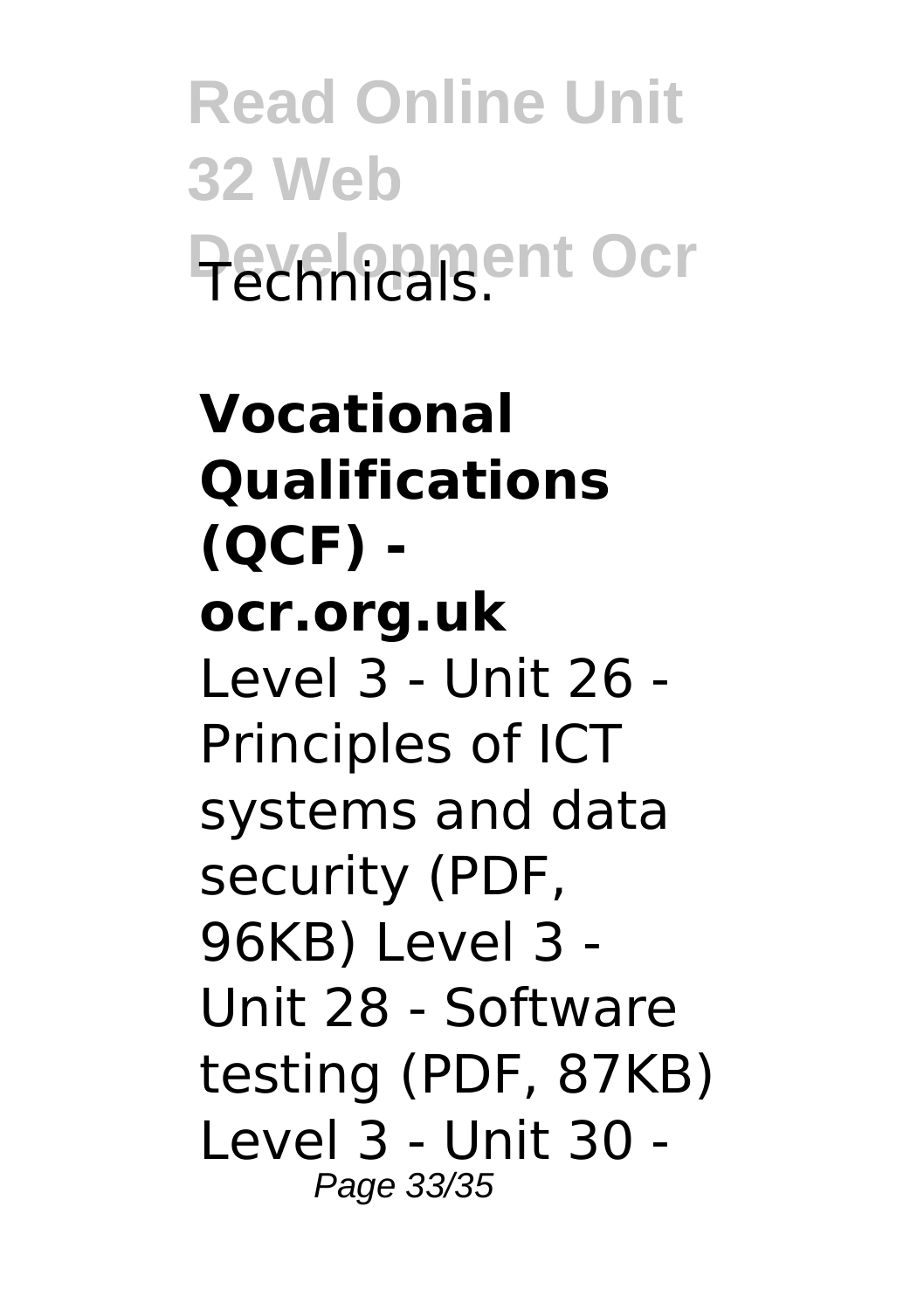**Read Online Unit 32 Web Davancemant Ocr** representation and manipulation for IT (PDF, 83KB) Level 3 - Unit 32 - Web development (PDF, 107KB) Level 3 - Unit 33 - Software design fundamentals (PDF, 95KB)

Copyright code : Page 34/35